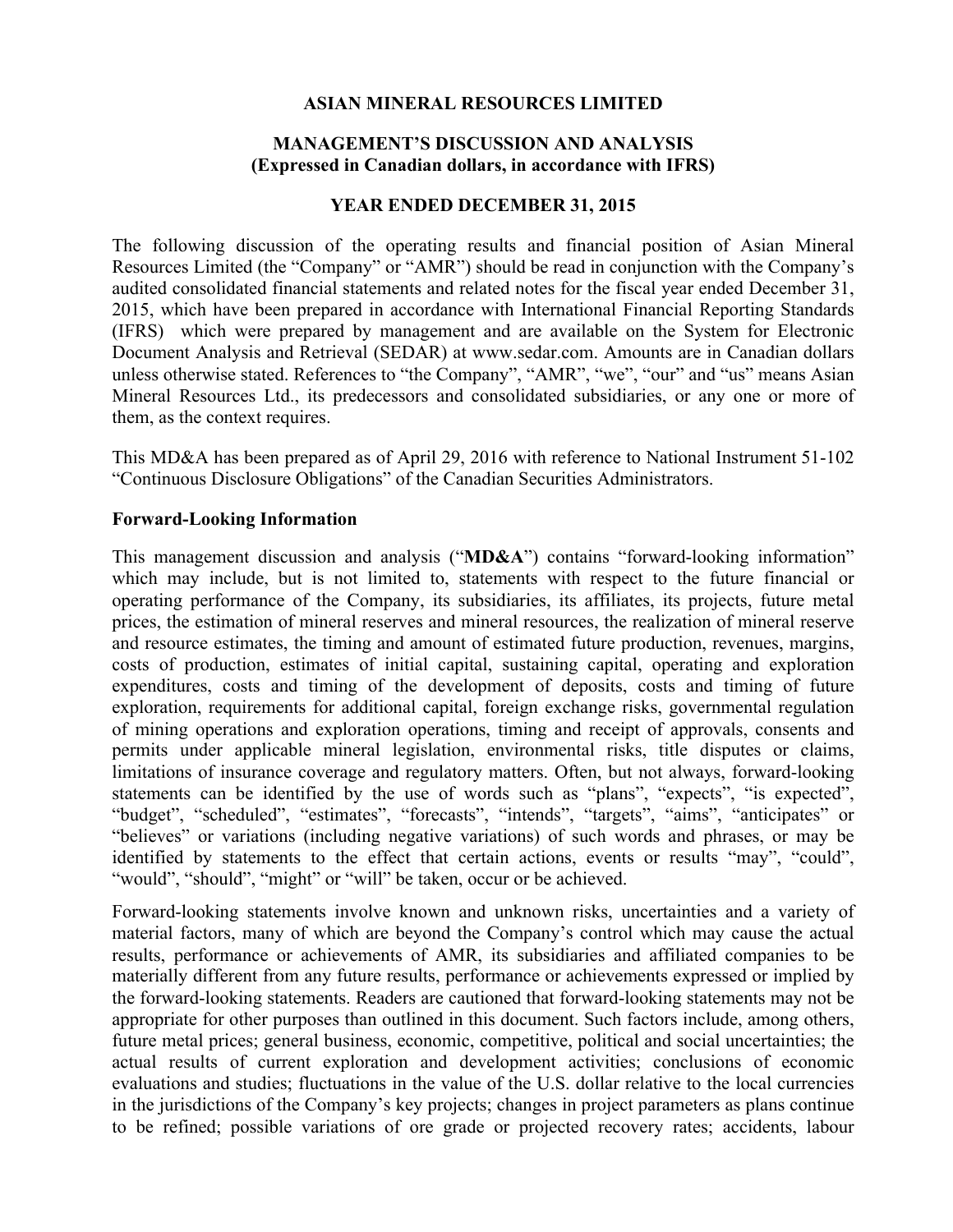disputes or slow-downs and other risks of the mining industry; climatic conditions; political instability, insurrection or war, civil unrest or armed assault; labour force availability and turnover; delays in obtaining financing or governmental approvals or in the completion of exploration and development activities; as well as those factors referred to in the section entitled "Risks and Uncertainties" section of the MD&A. The reader is also cautioned that the foregoing list of factors is not exhausted of the factors that may affect the Company's forward-looking statements.

Although the Company has attempted to identify important factors that could cause actual actions, events or results to differ materially from those described in forward-looking statements, there may be other factors that cause actions, events or results to differ from those anticipated, estimated or intended. Forward-looking statements contained herein are made as of the date of this document and, except as required by applicable law, the Company disclaims any obligation to update any forward-looking statements, whether as a result of new information, future events or results or otherwise. There can be no assurance that forward-looking statements will prove to be accurate, as actual results and future events could differ materially from those anticipated in such statements. Accordingly, readers should not place undue reliance on forward-looking statements.

In addition, please note that statements relating to "reserves" or "resources" are deemed to be forward-looking information as they involve the implied assessment, based on certain estimates and assumptions, that, the resources and reserves described can be profitably mined in the future.

#### **BUSINESS**

The Company was originally incorporated pursuant to the *New Zealand Companies Act* 1993. Effective December 31, 2004, it was continued as a British Columbia corporation under the *British Columbia Business Corporations Act*. The Company owns 100% of AMR Nickel Limited ("**AMRN**") and 100% of Asian Nickel Exploration Limited, both of which are incorporated pursuant to the laws of the Cook Islands. Through AMRN, the Company owns 90% of Ban Phuc Nickel Mines LLP ("**BPNM**"), a limited liability company established in 1993 under the laws of the Socialist Republic of Vietnam pursuant to a Foreign Investment Licence ("**FIL**") and a related Joint Venture Agreement and Charter whereby AMRN and Mineral Development Company ("**Mideco**"), an agency of the Ministry of Heavy Industry of Vietnam, formed BPNM to jointly explore and develop what was originally a 600 km<sup>2</sup> area designated in the FIL and is now 150 km<sup>2</sup> in Son La Province in north west Vietnam. Ownership of BPNM was originally held by AMRN as to 70% and by Mideco as to 30%. Mideco subsequently assigned a 10% interest in BPNM to Son La Mechanical Engineering Company, a company which was privatized and renamed Son La Mechanical Engineering Joint Stock Company ("**Coxama**"). In mid-2006, AMRN acquired Mideco's 20% interest so as to increase its interest to its current 90%.

The FIL was replaced in 2006 by an investment certificate issued under a new Law on Enterprises which provides for the establishment, management, organization and operation of various types of business enterprise carrying on business in all economic sectors in Vietnam and an Investment Law which replaced the legislation under which the FIL was granted. Concurrently, the Joint Venture Agreement and Charter were amended to conform with the new legislation and the revised ownership of BPNM. Development of the Project was completed in mid-2013 and commercial production was reached in November 2013.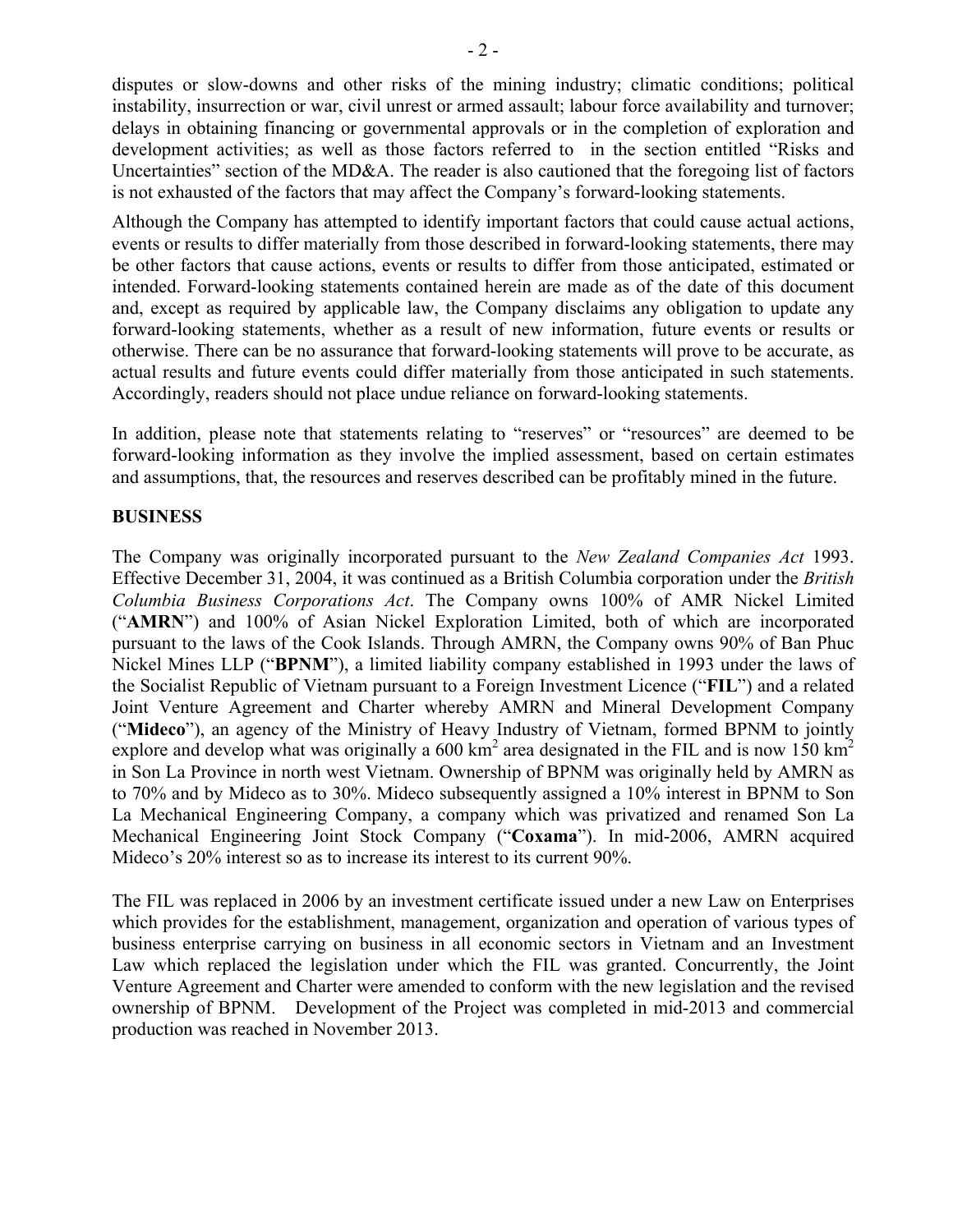In late 2010, the Vietnamese Government passed a new law, the Mineral Law 2010. Decree 15 of the law included a new statutory fee titled "mining rights grant fee". The Mineral Law 2010 provided the fee to be determined based on price, reserve, quality and type of the relevant mineral; however, until late 2013, both the Mineral Law 2010 and the Decree 15 did not specify the formula for calculation and thus there was no basis to estimate the fee payable. In November 2013, the Vietnamese Government issued Decree 203 which outlined the formula to calculate the mining rights grant fee and on that basis the Company estimated the cost of the fee and recognized a provision of \$4.6 million in its 2013 consolidated financial statements. On 6 February 2015, the Company received Decision No. 288/QD-BTNMT issued by the Ministry of Natural Resources and Environment ("MONRE") to amend the contents specified in the Mineral Mining License. In the Decision, the mining rights grant fee was fixed at \$2.9 million and is payable in annual installments over the three years from 2015 to 2017.

In July 2014, the Company's subsidiary, BPNM was awarded a mineral exploration license ("Exploration License") and commenced an exploration programme which provides for the exploration of nickel-copper mineralization over a significant area around its operating Ban Phuc nickel mine in Son La, Vietnam. Highlights of the Exploration License are:

- Provides BPNM with exclusive rights to explore within 49.7 km2 of Son La province, Vietnam.
- Immediate focus on targeted extensions to the currently operating Ban Phuc mine.
- Encompasses multiple high-priority targets already identified and well understood by BPNM through its surface exploration programme.
- Following successful exploration, allows BPNM to apply for and obtain additional mining licences with no auction requirements (subject to positive feasibility study and EIA).

### **2015 Annual Highlights**

- Continued ongoing safety performance exceeding annual targeted 25% Improvement in LTIFR. (1 LTI Reported in 2015)
- No reportable environmental incidents
- All mined capital development completed ahead of schedule in 2015
- Tailings dam construction completed for full current life of mine
- Exceeded target mine production rate by 17%, averaging 37,090 per month (target 31,682
- tonnes per month) for a total of 445,075 tonnes for 2015
- Tonnes milled of 447,746
- Produced 8,607 tonnes of nickel contained metal in concentrate
- Produced 4,011 tonnes of copper contained metal in concentrate
- Net Sale revenues of \$74,753,199 after \$18,192,097 export tax
- Received US\$6.4 million in June and July for VAT refund for period from November 2013 to June 2015
- Full repayment of the outstanding term loan facility US\$16 million and full repayment of working capital facility US\$2.7 million, both facilities with LienViet Post Bank of Vietnam
- Kingsnake geological mapping and trenching identifies 1.2km mineralized zone at surface with surface EM identifying the presence of EM conductors at depth.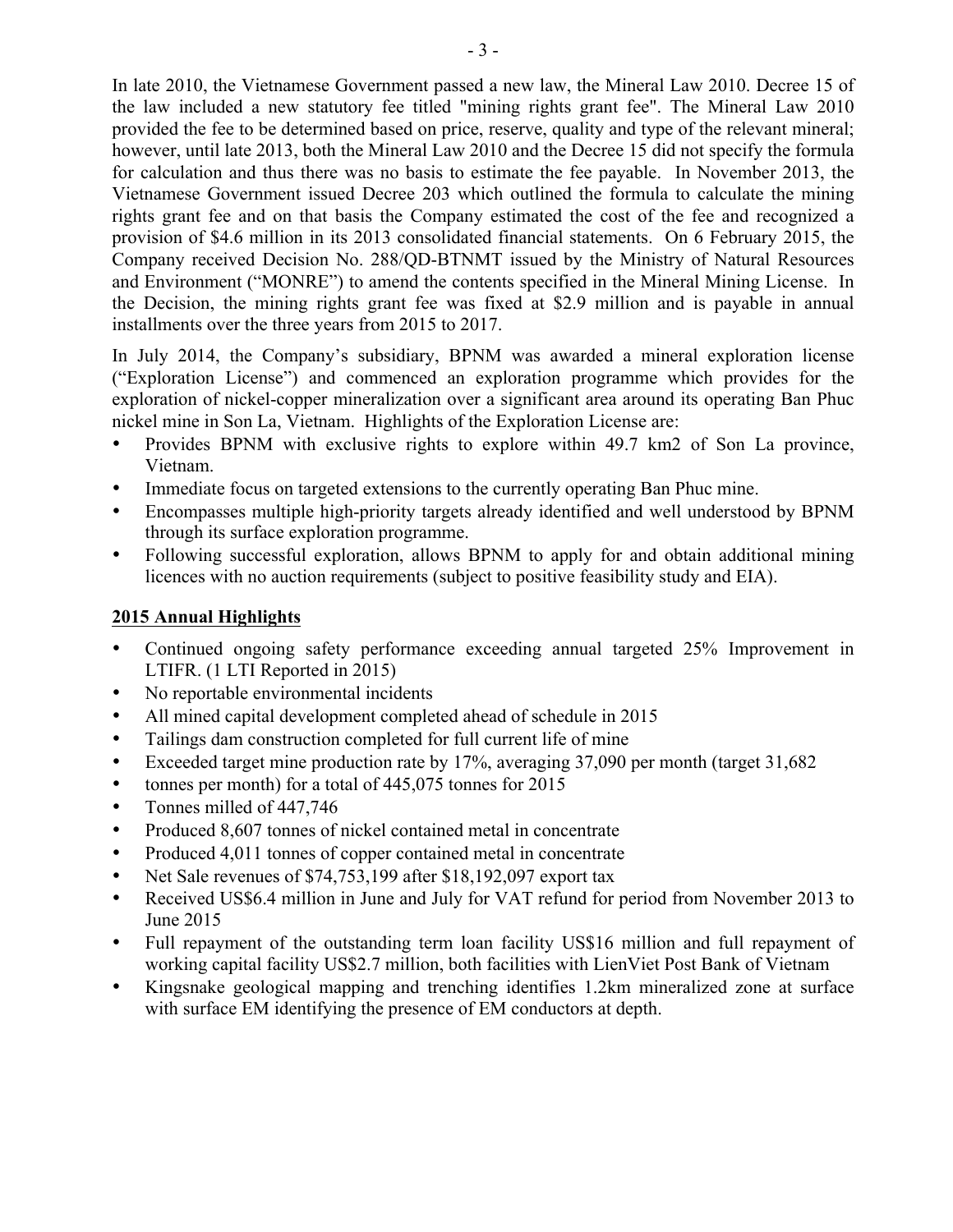### **Outlook for 2016**

- Continued focus on ongoing improvement in operational safety performance
- Continue to define and implement key operational cost reduction strategies in current low commodity price cycle
- Continue to evaluate opportunities to extend mine life
- Increased focus on exploration at both Kingsnake and Ban Chang as our two priority exploration targets.

### **THE YEAR IN REVIEW**

### **Financing Transactions**

### *Project financing loan*

The US\$3.0 million revolving working capital credit facility, which was to expire in December 2014, was continued for the period from June 2015 to June 2016. Both loan facilities are secured by the assets of BPNM and a corporate guarantee by the Company.

During the year ended December 31, 2015, BPNM repaid the full term loan outstanding of US\$16 million, along with US\$2.7 million of the working capital facility, reducing the term loan balance and the working capital facility balance to nil.

Subsequent to quarter end, an unexpected delay in BPNM's nickel concentrate shipping schedule to Tianjin port, coupled with a further decline in the nickel price, resulted in a temporary tightness in working capital. Pala Investments ("**Pala**"), AMR's majority shareholder, agreed to provide a short-term bridging facility to the Company in amount of US\$2.1 million. The loan was utilized in early October 2015. The facility which was subject to an interest rate of 15% per annum and an arrangement fee of US\$105,000 was secured by ordinary shares of AMR Nickel Limited which is 100% owned by the Company, and a guarantee of the Company. AMR Nickel Limited owns a 90% interest in BPNM. This loan was fully repaid in November 2015.

The Company is currently debt free.

### **BAN PHUC MINE OPERATIONS**

For the year ended December 31, 2015 the Ban Phuc Nickel mine average monthly target production of 31,682 tonnes of ore was exceeded by 17%, averaging 37,090 tonnes, for a total of 447,746 tonnes milled for the year. The operation achieved 16 shipments during the year totaling 86,286 dry metric tonnes of nickel concentrate sold.

The mine produced 445,075 tonnes of ore plus waste for the year, higher than earlier budgeted mining plans, with improved overall project returns. The Ban Phuc mining license was successfully amended to allow for these increased excavation rates.

### **BAN PHUC RESERVES AND RESOURCES**

A full summary of the mineral resources for MSV and Disseminated Mineralization estimated as of February 15, 2013 are shown in the following tables: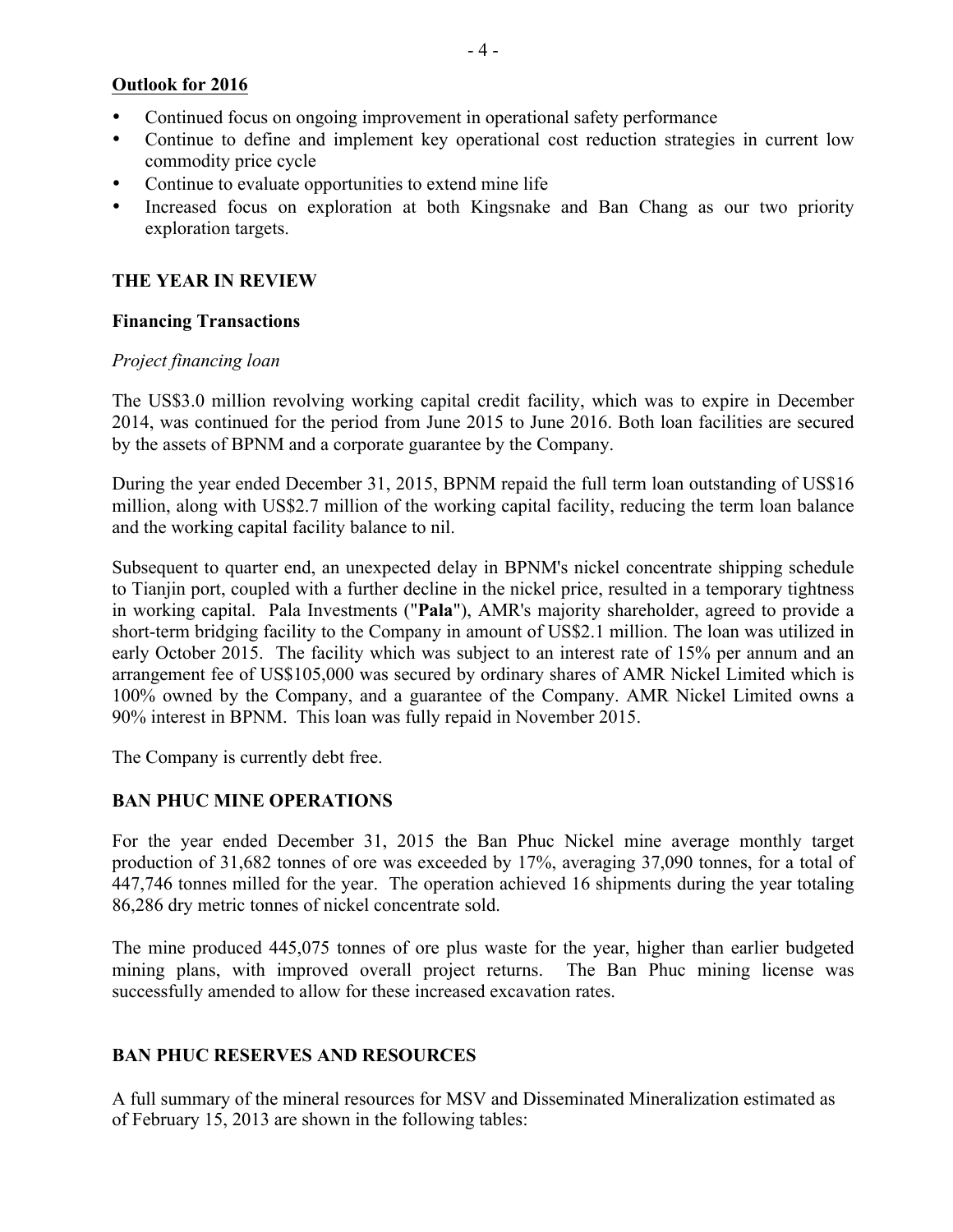| <b>Ban Phuc MSV Mineral Resource Estimate</b><br>Grade Tonnage Reported above a Cut off of 0.40% Nickel |                       |                              |                              |                              |                             |                               |                    |                          |                   |                   |
|---------------------------------------------------------------------------------------------------------|-----------------------|------------------------------|------------------------------|------------------------------|-----------------------------|-------------------------------|--------------------|--------------------------|-------------------|-------------------|
| Category                                                                                                | <b>Tonnes</b><br>(Mt) | Ni<br>Grade<br>$\frac{9}{6}$ | Cu<br>Grade<br>$\frac{6}{2}$ | Co<br>Grade<br>$\frac{1}{2}$ | S<br>Grade<br>$\frac{6}{2}$ | MgO<br>Grade<br>$\frac{9}{6}$ | Fe<br>Grade<br>(%) | <b>Nickel</b><br>(000't) | Copper<br>(000't) | Cobalt<br>(000't) |
| Measured                                                                                                | 0.73                  | 2.78                         | 1.16                         | 0.07                         | 13.53                       | 4.39                          | 26.09              | 20                       | 8                 |                   |
| Indicated                                                                                               | 0.96                  | 2.60                         | 1.22                         | 0.06                         | 12.94                       | 2.04                          | 25.01              | 25                       | 12                |                   |
| Measured $+$<br>Indicated                                                                               | 1.69                  | 2.68                         | 1.19                         | 0.06                         | 13 20                       | 3.06                          | 25.48              | 45                       | 20                |                   |
| Inferred                                                                                                | 0.17                  | 1.94                         | 0.80                         | 0.03                         | 10.04                       | 6.76                          | 20.27              | 3                        |                   | 0                 |

*Mineral Resource estimate results from Ban Phuc MSV Deposit. The mineral resource was estimated within constraining wireframe solids based on a nominal lower cut-off grade of 0.4% Ni. Ordinary kriging wth high grade treatment.*

| <b>Ban Phuc Disseminated Mineralization Resources Estimate</b><br>Grade Tonnage Reported above a Cut off of 0.90% Nickel |                       |                       |                    |                       |                      |                        |                       |                          |                          |                   |
|--------------------------------------------------------------------------------------------------------------------------|-----------------------|-----------------------|--------------------|-----------------------|----------------------|------------------------|-----------------------|--------------------------|--------------------------|-------------------|
| Category                                                                                                                 | <b>Tonnes</b><br>(Mt) | Ni<br>Grade<br>$(\%)$ | Cu<br>Grade<br>(%) | Co<br>Grade<br>$(\%)$ | S<br>Grade<br>$(\%)$ | MgO<br>Grade<br>$(\%)$ | Fe<br>Grade<br>$(\%)$ | <b>Nickel</b><br>(000't) | <b>Copper</b><br>(000't) | Cobalt<br>(000't) |
| Measured                                                                                                                 | 0.2                   | 1.05                  | 0.15               | 0.01                  | 1.14                 | 15.83                  | 3.75                  | 2.1                      | 0.3                      | 0.0               |
| Indicated                                                                                                                | 0.7                   | 1.23                  | 0.14               | 0.02                  | 0.53                 | 21.69                  | 5.58                  | 8.4                      | 1.0                      | 0.1               |
| Measured<br>Indicated                                                                                                    | 0.9                   | 1.19                  | 0.14               | 0.02                  | 0.67                 | 20.37                  | 5.17                  | 10.5                     | 1.3                      | 0.1               |
| Inferred                                                                                                                 | 0.4                   | 1.14                  | 0.04               | 0.00                  | 0.09                 | 5.93                   | 1.66                  | 4.4                      | 0.2                      | 0.0               |

*Mineral Resource estimate results for Ban Phuc Disseminated Mineralization Deposit. The resource is quoted from blocks above the specified cut-off grade of 0.9% Ni.*

#### **Notes:**

- 1. Mineral Resources that are not Mineral Reserves do not have a demonstrated viability.
- 2. The stated Mineral Resources have been prepared in accordance with Canada's National Instrument 43-101 *Standards of Disclosure for Mineral Projects* (NI 43-101) and are classified in accordance with the Canadian Institute of Mining, Metallurgy and Petroleum's (CIM) "CIM Definition Standards – For Mineral Resources and Mineral Reserves."
- 3. Dr. Bielin Shi of CSA Global Pty Ltd, who is independent of AMR and is a "qualified person" within the meaning of NI 43-101 has reviewed and accepts responsibility for the stated Mineral Resource estimates in the form and context in which they appear. Dr. Shi is not aware of any environmental, permitting, legal, title, taxation, socio-economic, marketing or political issues what would materially affect the stated Mineral Resource estimates.
- 4. For more detailed information regarding the Ban Phuc MSV deposit, DISS deposit, key assumptions, parameters, sampling, analytical methods, quality assurance program, geology, geological controls and mineralization see: the Company's NI 43-101 Technical Report dated February 5, 2013 (as amended February 15, 2013) available at www.sedar.com.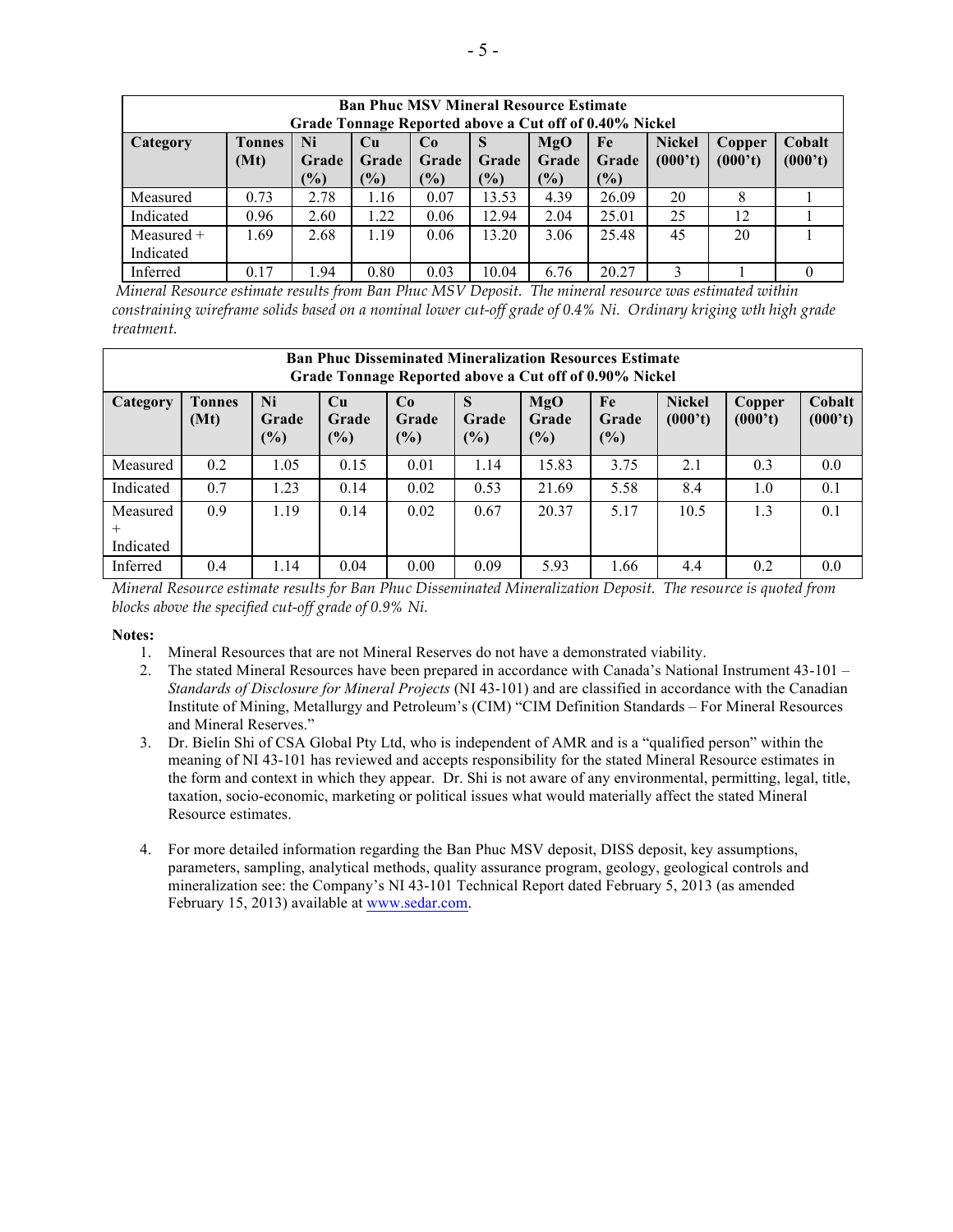| The Ban Phuc mineral reserve estimate as of February 15, 2013 is shown in the following table: |  |  |  |
|------------------------------------------------------------------------------------------------|--|--|--|
|                                                                                                |  |  |  |

| Item                           | Mt  | Ni grade<br>$\frac{0}{0}$ | Cu grade<br>$\frac{0}{0}$ | Co grade<br>$\frac{0}{0}$ |
|--------------------------------|-----|---------------------------|---------------------------|---------------------------|
| <b>Proven Mineral Reserves</b> |     |                           |                           | 0.06                      |
| Probable Mineral Reserves      | 0 O |                           |                           | 0.04                      |
| <b>Total Mineral Reserves</b>  |     |                           |                           | 0.05                      |

Notes:

1. The stated Mineral Reserve comprises MSV mineralization only.

- 2. Mr. John Wyche of Australian Mine Design and Development Pty Ltd, who is independent of AMR and is a "qualified person" within the meaning of NI 43-101 has reviewed and accepts responsibility for the stated Mineral Reserve estimate in the form and context in which it appears. Mr. Wyche is not aware of any environmental, permitting, legal, title, taxation, socio-economic, marketing or political issues that would materially affect the states Mineral Reserve estimate.
- 3. The stated Mineral Reserve estimate has been prepared in accordance with NI 43-101 and is classified in accordance with CIM's "CIM Definition Standards – For Mineral Resources and Mineral Reserves".
- 4. The stated Mineral Reserve estimate using a nickel price of US\$21,310/t, copper price of US\$8,419/t and cobalt price of US\$34,000/t.
- 5. The annual ore production estimate is 360,000 tpa.
- 6. The states Mineral Reserve estimate includes Vietnamese government royalties of 10% and export tariffs of 20% for nickel and cobalt and 30% for copper.
- 7. For more detailed information regarding the Ban Phuc MSV deposit key assumptions, parameters sampling, analytical methods, quality assurance program, geology, geological controls and mineralization see the Technical Report available at www.sedar.com.
- 8. Reserves are a subset of Mineral Resources and are not additive.

|                                            | 2015    | 2014    |
|--------------------------------------------|---------|---------|
| Ore Mined (tonnes)                         | 445,075 | 421,762 |
| Ore Milled (tonnes)                        | 447,746 | 422,456 |
| Ni Concentrate Produced (dmt)              | 88,795  | 71,511  |
| Average Ni grade $(\% )$                   | 2.20    | 1.90    |
| Ni recovery $(\% )$                        | 87.4    | 85.2    |
| Ni concentrate grade $(\% )$               | 9.7     | 9.6     |
| Ni contained metal in concentrate (tonnes) | 8,607   | 6,854   |
| Ni payable metal in concentrate (tonnes)   | 6,025   | 4,853   |
| Average Cu grade $(\%$                     | 0.95    | 0.88    |
| Cu recovery $(\% )$                        | 94.6    | 92.9    |
| Cu concentrate grade (%)                   | 4.5     | 4.8     |
| Cu contained metal in concentrate (tonnes) | 4,011   | 3,439   |
| Cu payable metal in concentrate (tonnes)   | 2,006   | 1,753   |

#### **PRODUCTION RESULTS**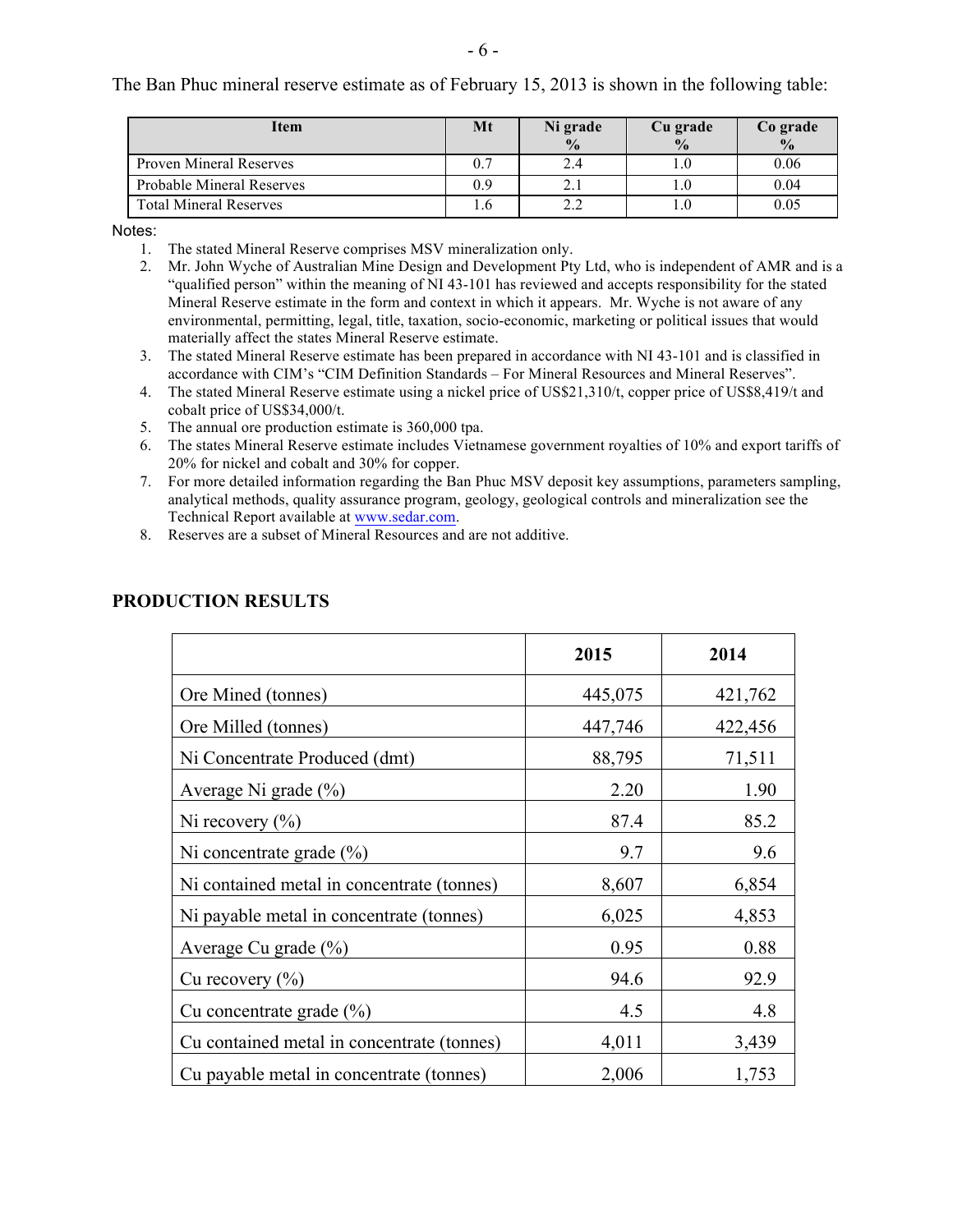### **FINANCIAL SUMMARY**

#### **Selected Quarterly Information**

|                                                 | 2015             | 2014         | 2013           | 2012            |
|-------------------------------------------------|------------------|--------------|----------------|-----------------|
| <b>Sale Revenues</b>                            | \$74,753,199     | \$87,818,927 | \$9,156,036    | \$0             |
| Interest Income                                 | \$43,948         | \$1,911      | \$74,133       | \$59,096        |
| Net Income/(Loss)                               | $(\$47,207,779)$ | \$6,505,019  | (\$10,807,985) | $(\$4,797,745)$ |
| Income/(Loss) per common share<br>(non-diluted) | \$(0.06)         | \$0.01       | $(\$0.02)$     | $(\$0.02)$      |
| Income/(Loss) per common share<br>(diluted)     | \$(0.06)         | \$0.01       | $(\$0.02)$     | $(\$0.02)$      |
| <b>Total Assets</b>                             | \$29,281,822     | \$74,919,826 | \$73,177,413   | \$38,314,955    |
| Total Long term financial liabilities           | \$1,899,824      | \$11,931,314 | \$22,044,880   | \$215,600       |

#### **KEY OPERATING INFORMATION – BAN PHUC MINE**

|                                                          | 2015     | 2014     | 2013     |
|----------------------------------------------------------|----------|----------|----------|
| Payable Nickel Produced<br>(tonnes)                      | 6,025    | 4,853    | 817      |
| Payable Copper Produced<br>(tonnes)                      | 2,006    | 1,753    | 335      |
| Ni Concentrate Sold (dmt)                                | 86,286   | 71,195   | 9,717    |
| Average Cash cost per Ni<br>payable produced tonne (1)   | \$7,927  | \$6,689  | \$11,353 |
| Total production costs per<br>Ni metal payable tonne (2) | \$15,549 | \$15,104 | \$17,889 |

(1) Cash costs net of by-products per payable Ni concentrate tonne include mining, processing, transportation, selling costs and direct overhead, net of Cu and Co credits. In the period copper by-products were US\$9,576,502 for 4,011 tonnes of metal and cobalt by-products were US\$2,095,878 for 277 tonnes of metal.

(2) Total production costs per Ni tonne metal payable contained in concentrate include mining, processing, transportation, selling costs, direct overhead, depreciation and amortization at the operation sites.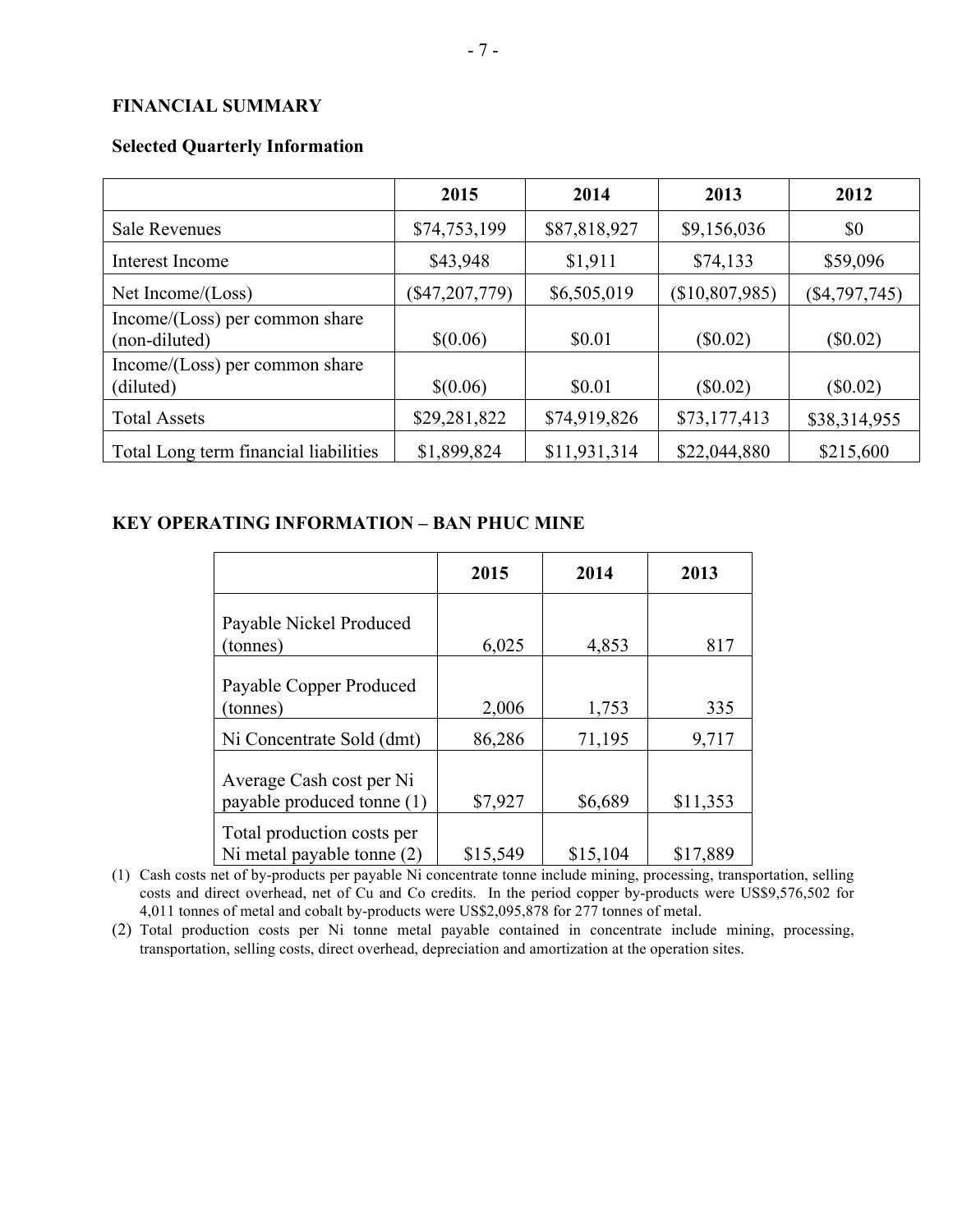|                                                                                     | 2015        | 2014         | 2013         |
|-------------------------------------------------------------------------------------|-------------|--------------|--------------|
| Expensed exploration costs                                                          | \$1,279,721 | \$1,204,589  | \$107,728    |
| Expensed research and development costs (net                                        |             |              |              |
| of depreciation)                                                                    | Nil         | Nil          | <b>Nil</b>   |
| Building, infrastructure, plant, machinery,<br>motor vehicles (net of depreciation) | \$8,958,020 | \$42,580,386 | \$52,084,589 |
| Furniture and office equipment, licences and                                        |             |              |              |
| franchises (net of depreciation/amortization)                                       | \$1,392,873 | \$2,340,415  | \$4,566,404  |
| Construction in progress                                                            | \$0         | \$2,298,855  | \$559,345    |

#### **Additional Disclosure for Venture Issuers (all figures relate to the Ban Phuc Property)**

### **Results of Operations for the Year Ended December 31, 2015**

For the year ended December 31, 2015 and 2014, AMR incurred a net loss of \$47,207,779 or (\$0.06) (fully diluted \$0.06) per share and a net income \$6,505,019 or \$0.01 (fully diluted \$0.01) per share, respectively.

During the preparation of the current year financial statements, the Company determined that the foreign currency translation of the Company's subsidiary that holds the Ban Phuc Nickel Mine had been incorrectly calculated for the year ended December 31, 2014. The correction of this error in depreciation and amortization expenses, resulted in a decrease to net income of \$3,400,000 and an offsetting increase to other comprehensive income for the year ended December 31, 2014, of which \$3,060,000 related to the net income attributable to shareholders and \$340,000 related to net income attributable to non-controlling interest. The correction of this error resulted in an increase to deficit of \$3,060,000 million as at December 31, 2014 offset by a corresponding increase to currency translation reserve. The adjustment had no impact on non-controlling interest as at December 31, 2014.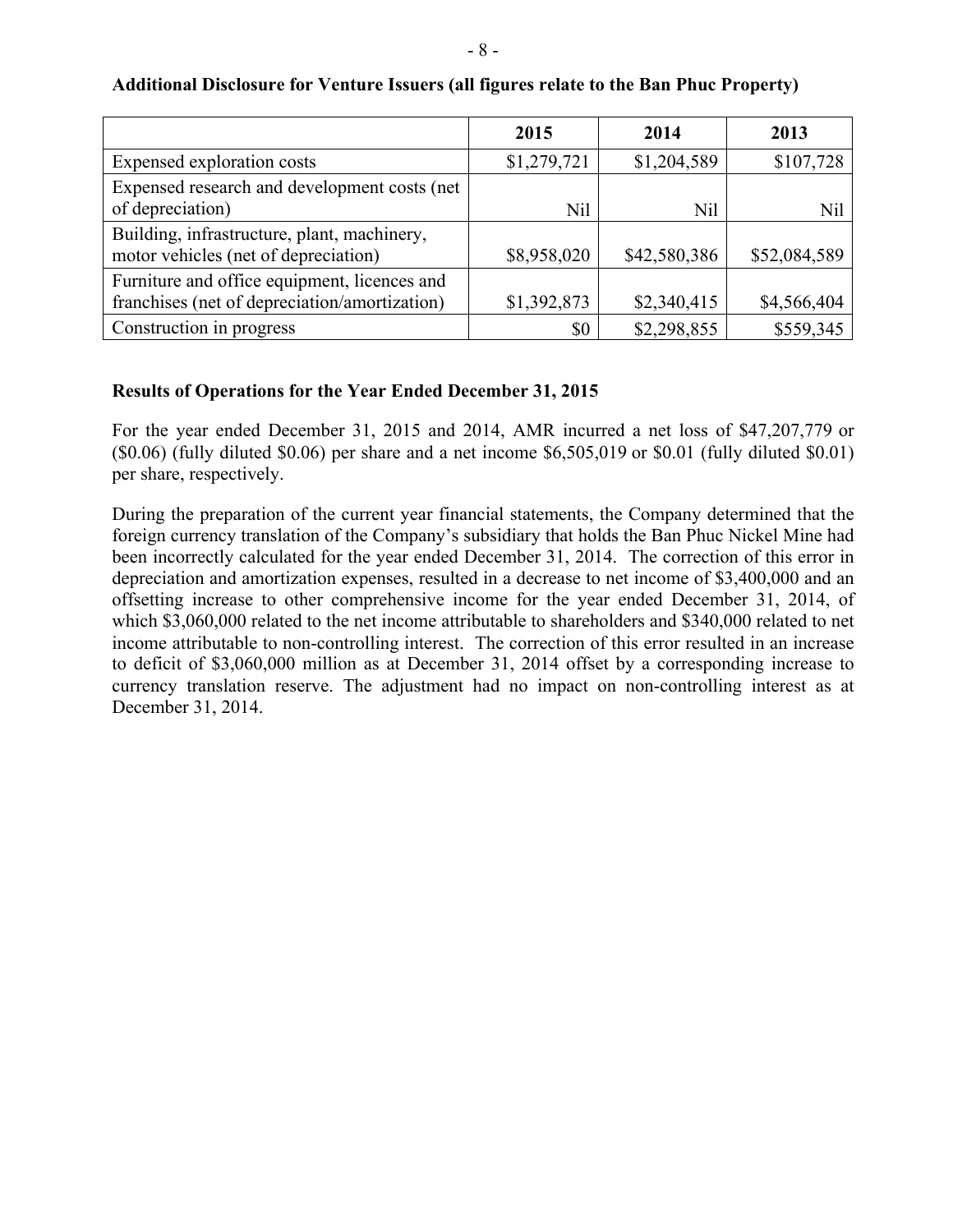|                                     | 2015                 | 2014             |
|-------------------------------------|----------------------|------------------|
| Revenue                             | \$74,753,199         | \$<br>87,818,927 |
| Costs of sales                      |                      |                  |
| Production costs:                   |                      |                  |
| Mining production costs             | (26,007,189)         | (21, 268, 338)   |
| Processing costs                    | (6,444,974)          | (5,923,993)      |
| Other production costs              | (5,449,913)          | (5,964,102)      |
| Depreciation and amortization       | (28,690,807)         | (30, 845, 635)   |
| Other                               | (373,780)            | 614,070          |
| Impairment loss                     | (26, 553, 100)       |                  |
| Royalty                             | (7,081,672)          | (4,488,365)      |
| Concentrate transport and logistics | (9,852,875)          | (7, 711, 117)    |
| Operating income/(loss)             | (35,701,111)         | 12,231,447       |
| General administrative expenses:    |                      |                  |
| Salaries, wages and benefits        | (3,451,633)          | (2,792,648)      |
| Taxes & fees                        | (2,607,833)          | (1,433,797)      |
| Professional and regulatory         | (903, 219)           | (700, 808)       |
| Insurance                           | (647, 865)           | (478, 367)       |
| Travel                              | (374, 197)           | (247,102)        |
| Other                               | (947, 401)           | (636, 560)       |
| Exploration                         | (1,279,721)          | (1,204,589)      |
| Finance income                      | 43,948               | 1,911            |
| Finance expenses                    | (1,009,252)          | (1,634,468)      |
| Other expense                       | (329, 495)           |                  |
| Income/(Loss) for the period        | \$<br>(47, 207, 779) | \$<br>3,105,019  |

The detailed operating results of the years ended December 31, 2015 and 2014 as follows:

The Company's 2015 revenues of \$74.8 million were comprised of 16 shipments of nickel concentrate sales with 86,286 dry metric tonnes ("dmt") sold, while 2014 revenues of \$87.8 million were comprised of 14 shipments of nickel concentrate sales with 74,739 dmt sold. The decrease in sales resulted from decline in the nickel price. The average nickel price for 2015 and 2014 were \$14,749 (US\$10,656) and \$19,623 (US\$16,915) respectively.

The US dollar: Canadian dollar exchange rate increased to 1.3841 at December 31, 2015 from 1.1601 at December 31, 2014. The significant fluctuation of US dollar: Canadian dollar exchange rate in 2015 led to an increase in 2015 revenues and expenses in Canadian dollar.

Production costs:

- Mining production costs increased 22% to \$26.0 million in 2015 from \$21.3 million in 2014, reflecting the weakening Canadian exchange rate. In U.S. dollar terms there was a 4% decrease in these costs in the amount of US\$0.9 million. The decrease represented primarily a reduction in mining contractor, Mancala, manpower hours as BPNM's mining team handled more activities and demobilized some of Mancala's hired equipment.
- Processing costs were 8.8% higher, rising to \$6.4 million in 2015 from \$5.9 million in 2014, again, reflecting the weakening Canadian dollar. Processing costs in U.S. dollar terms reduced by 3% year-on-year, reducing to US\$5.0 million in 2015 from US\$5.2 million in 2014.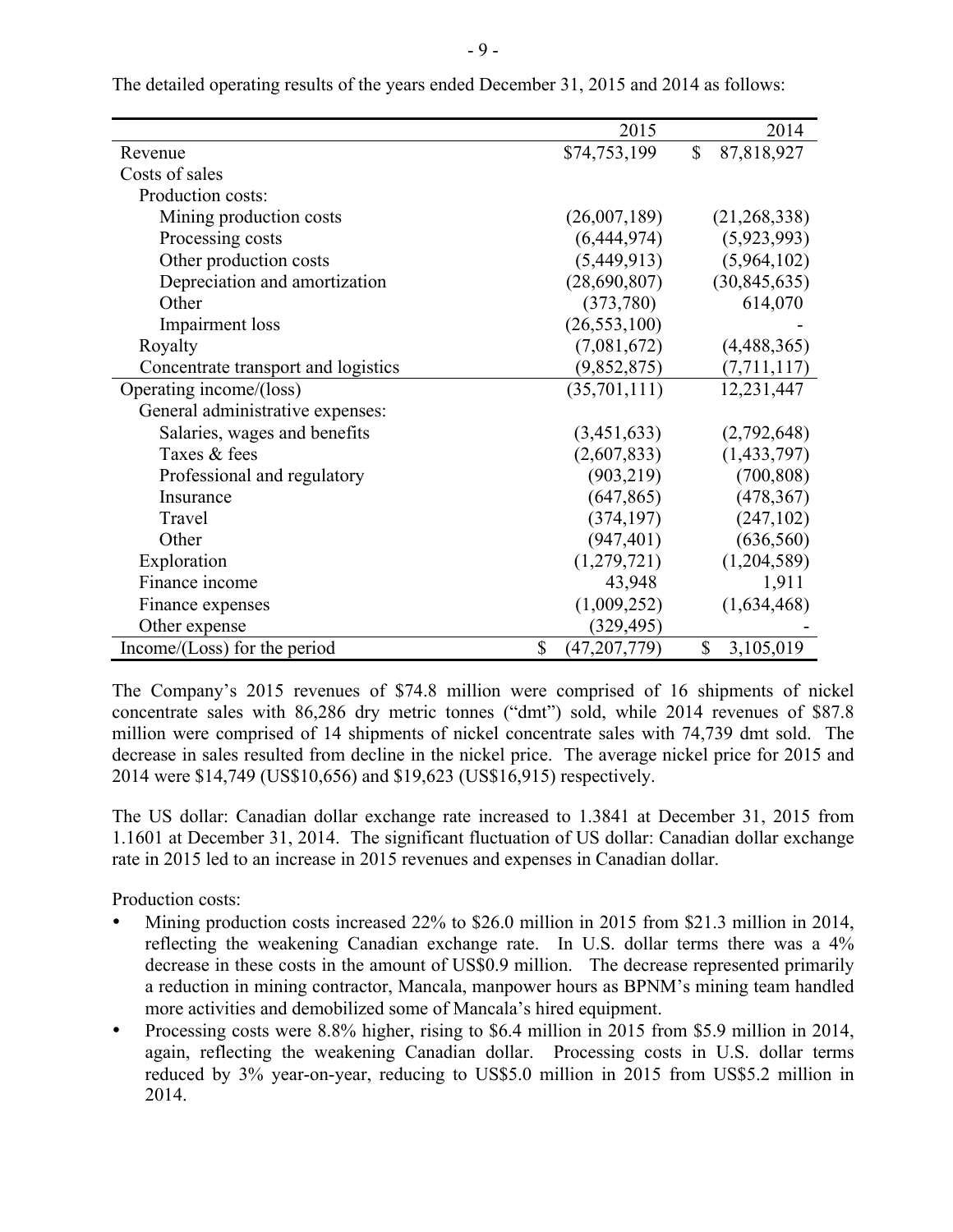- Other production costs include maintenance, health and safety, environment, logistics and site administration costs. Positive results from a cost cutting programme include (i) a reduced number of expatriate employees; (ii) open bidding to select suppliers resulted in quality products at lower prices and (iii) implementation of limitations in consumable/fuel/spare parts. These cost cutting practices led to the reduction in other production costs to \$5.4 million in 2015 from \$6.0 million in 2014.
- Depreciation and amortization expenses are calculated utilizing (i) straight-line method for building, machinery, motor vehicles, infrastructure, office furniture and equipment, licenses and franchises; and (ii) unit of production (UoD) based on actual ore mined in the month and remaining mineral reserve for plant and mine development Depreciation and amortization expense decreased \$2.1 million to \$28.7 million in 2015 from \$30.8 million in 2014 mainly reflecting: (i) higher amortization of mine development costs of \$5.6 million due to an increase of \$4.6 million in mine development in 2015 (ii) higher depreciation of TSF stage 2 which was transferred from CIP to fixed assets and was depreciated from June 2015 of \$1.6 million; and (iii) an adjustment of \$8.1 million related to the asset impairment.

The royalty payable to the Vietnamese Government is calculated at 10% of either (i) the value of nickel concentrate sale price less export tax, processing, bagging, road freight, customs and warehouse costs; or (ii) exploited ore quantity converted from sold nickel concentrate quantity and the royalty taxable minimum price ("minimum price") of VND1,660,000/ore tonne. Whichever method generates higher tax payable amount is applied. In 2015, the price realized for nickel concentrate decreased and the sales price less export tax, processing, bagging, road freight, customs and warehouse costs was lower than VND1,660,000/ore tonne, therefore the Company applied the minimum price. Royalty expense is recorded when revenue from the sale of nickel concentrate is recognized. Nickel concentrate sales in 2015 was 86,286 dmt, higher than 71,195 dmt in 2014, which resulted in royalty expense in 2015 of \$7.1 million compared with \$4.5 million in the previous year.

Concentrate transport and logistics costs comprise in-land and sea freight costs related to the quantity of nickel concentrate sold. The Company had 16 shipments in 2015 of 86,286 dmt, compared to 14 shipments in 2014 of 71,195 dmt. In 2015, sea freight costs were \$0.2 million lower than 2014, while road freight, product sampling and analysis costs were \$2.3 million higher, therefore, concentrate transport and logistics costs increased to \$9.8 million in 2015 from \$7.7 million in 2014.

General administrative expenses:

- Salaries, wages and benefits costs increased to \$3.5 million in 2015 from \$2.8 million in 2014 primarily reflecting an accrued performance bonus payable to the CEO and the CFO for 2015 totalling \$0.5 million. The CEO and CFO have agreed to receive common shares of the Company in lieu of cash in payment of this bonus.
- Taxes and fees include foreign contractor withholding tax ("FCT"), environment protection fees ("EPT") and amortized mining licensed grant fee ("MLGF"). EPT were calculated and MLGF were amortized based on actual ore mined during the year. The increase of \$1.2 million in 2015 mainly represented (i) additional 2013-2014 EPF of US\$0.6 million, following a tax audit during 2015 due to different calculation method applied by the Company before the tax audit; and (ii) higher ore mined exploited in 2015.
- Professional, regulatory and other fees increased by \$0.2 million to \$0.9 million in 2015 from \$0.7 million in 2014 mainly represented by management fee paid to Pala in 2015 but not incurred in 2014.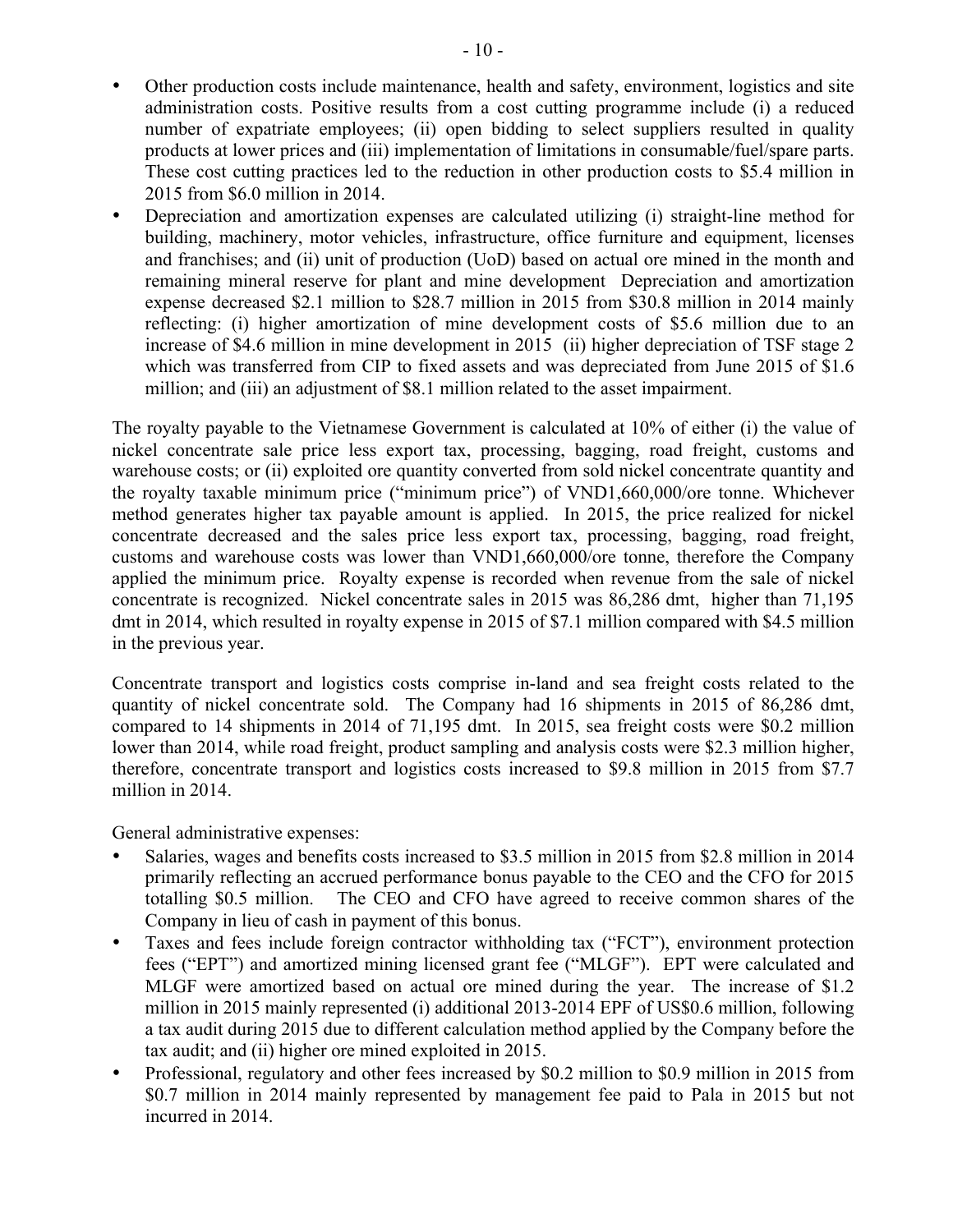• Travel costs increased to \$0.4 million in 2015 from \$0.2 million in 2014 reflecting more international business trips by senior officers in 2015.

Exploration costs slightly increased to \$1.3 million in 2015 from \$1.2 million in 2014.

Net financial expenses decreased to \$1.0 million in 2015 from \$1.6 million in 2014, due to the fully repaid bank term loan and working capital line by mid-2015, therefore interest expense reduced to \$0.9 million in 2015 from \$1.4 million in 2014.

Other comprehensive income for the year resulted from movements in the US dollar relative to the Canadian dollar as applied to the translation of the Company's Vietnamese subsidiary whose functional currency is the US dollar. The US dollar: Canadian dollar exchange rate increased to 1.3841 at December 31, 2015 from 1.1601 at December 31, 2014. The movement between years was significant and resulted in other comprehensive income of \$13.1 million in 2015 compared with income of \$5.1 million in 2014.

#### **LIQUIDITY AND CAPITAL RESOURCES**

As at December 31, 2015, the Company had on hand cash and cash equivalents of \$5.7 million (December 31, 2014: \$5.0 million).

Cash generated by operating activities increased \$7.3 million to \$25.3 million in 2015 from \$18.0 million in 2014, reflecting a change of \$50.3 million in net income/loss year on year. This is, offset by \$25.4 million increase in items not involving cash, and \$32.2 million increase in changes in non-cash working capital. The \$25.4 million increase in items not involving cash mainly comprise i) the \$26.6 million impairment, ii) \$1.6 million in provision for devaluation of inventory and iii) a \$2.1 million decrease in depreciation and amortization.

The \$32.2 million increase in changes in non-cash working capital relate to: i) a \$22.2 million increase in the change in accounts receivable and prepaid expenses ii) an \$12.7 million increase to the change in accounts payable and accrued liabilities offset by iii) a \$1.6 million decrease in inventory devaluation. The \$22.2 million increase in the change to accounts receivable and prepaid expenses reflects: (i) \$9.7 million of 2014 trade receivables received in 2015; (ii) \$6.9 million of 2014 refundable VAT refunded in 2015; and (iii) an increase of \$3.5 million in refundable export tariff in 2015 due to low prices. The \$11.1 million change in accounts payable and accrued liabilities is mainly comprised of: (i) \$5.1 million change in taxes and fees payable; (ii) \$1.4 million change in trade payables; (iii) \$0.2 million change in payables to the customer; and (iv) \$2.1 million change in other liabilities.

Cash used in investment activities of \$7.6 million mainly included \$6.6 million for mine development which was completed in 2015 (2014: \$13.8 million in mine development and \$0.6 million in TSF stage 2).

Cash used in financing activities was \$18.5 million in 2015 in comparison with \$3.3 million in 2014. In 2015 the Company repaid in full the Ban Phuc project loan of US\$16.0 million, and the working capital facility in the amount of US\$2.7 million.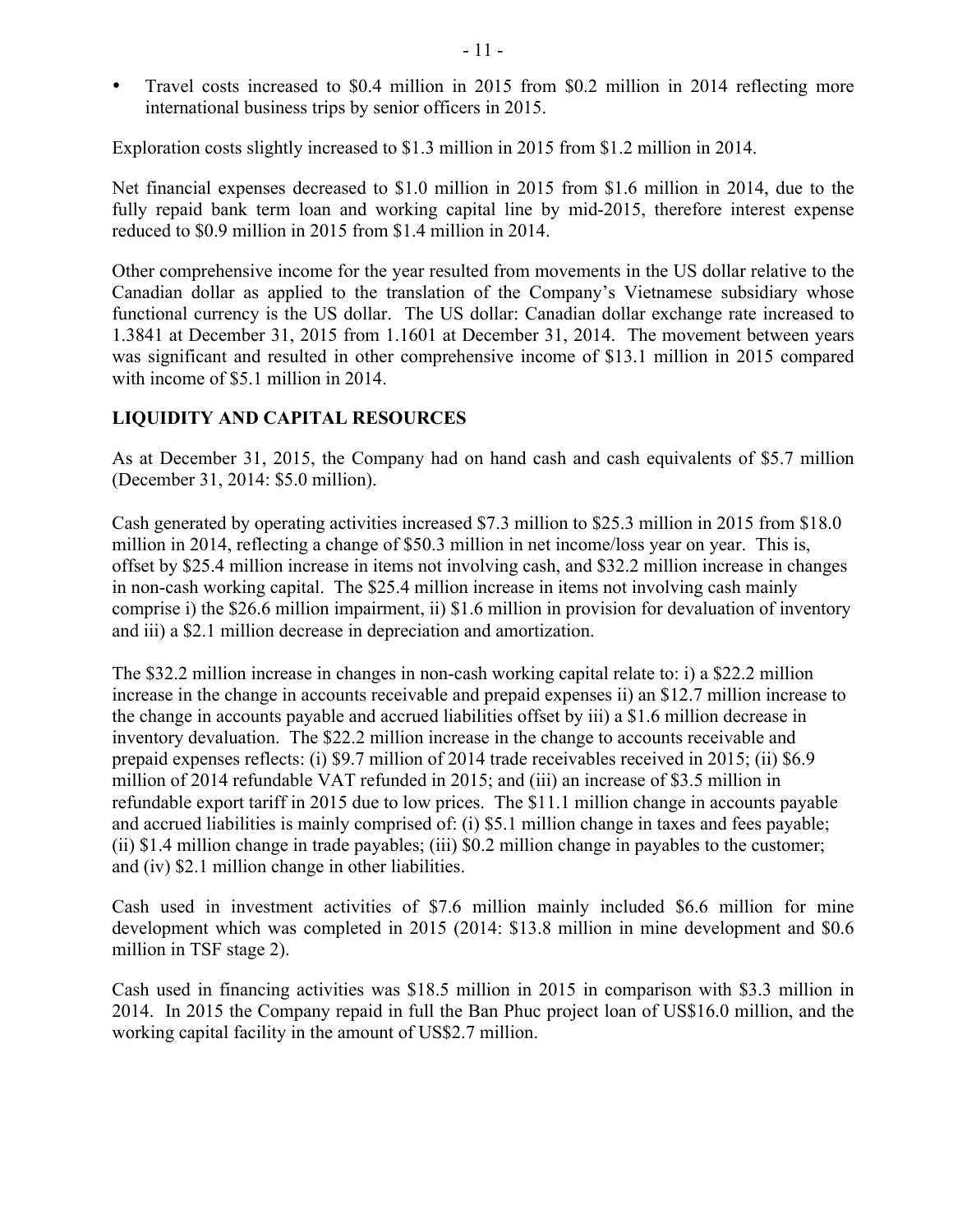|                                       | <b>Payment due by period</b> |                            |               |  |  |  |
|---------------------------------------|------------------------------|----------------------------|---------------|--|--|--|
|                                       | <b>Total</b>                 | <b>Less than</b><br>1 year | $1 - 3$ years |  |  |  |
| Purchase obligations                  | \$6,132,995                  | \$6,132,995                | \$-           |  |  |  |
| Other obligations (taxes and<br>fees) | 11,345,558                   | 10,141,048                 | 1,204,510     |  |  |  |
| Total                                 | \$17,478,553                 | \$16,274,043               | \$1,204,510   |  |  |  |

# **Summary of Quarterly Results**

|                                                   | Dec 31,<br>2015  | Sep 30,<br>2015 | Jun 30,<br>2015 | Mar 31,<br>2015          | Dec 31,<br>2014 | Sep 30,<br>2014 | Jun 30,<br>2014 | Mar $31,$<br>2014        | Dec 31,<br>2013          |
|---------------------------------------------------|------------------|-----------------|-----------------|--------------------------|-----------------|-----------------|-----------------|--------------------------|--------------------------|
| Concentrate                                       |                  |                 |                 |                          |                 |                 |                 |                          |                          |
| Sold (dmt)                                        | 29,873           | 14,050          | 21,489          | 20,874                   | 22,852          | 18,820          | 16,274          | 13,249                   | 9,717                    |
|                                                   |                  |                 |                 |                          |                 |                 |                 |                          |                          |
| <b>Sale revenues</b>                              | \$22,064,379     | \$10,356,112    | \$20,498,526    | \$21,834,182             | \$27,832,825    | \$23,569,721    | \$21,082,872    | \$15,333,509             | \$9,156,036              |
| <b>Interest income</b>                            | \$5,200          | \$8,113         | \$30,442        | \$193                    | \$317           | \$353           | \$442           | \$799                    | \$703                    |
| Other income                                      | \$0              | \$0             | \$0             | \$0                      | \$(35,142)      | \$35,142        | \$0             | \$0                      | \$0                      |
| <b>Royalty</b>                                    | \$2,654,845      | \$1,307,106     | \$1,284,405     | \$1,835,316              | \$(545,329)     | \$2,046,033     | \$1,551,005     | \$1,436,656              | \$1,424,438              |
| <b>Production costs</b>                           | \$45,881,671     | \$11,230,152    | \$18,159,474    | \$18,248,466             | \$23,482,195    | \$14,912,606    | \$11,878,791    | \$13,114,406             | \$5,491,766              |
| Concentrate<br>transport<br><b>&amp;logistics</b> | \$3,129,053      | \$2,142,649     | \$2,262,188     | \$2,318,985              | \$2,534,278     | \$1,758,856     | \$1,855,448     | \$1,562,535              | \$985,835                |
| General &<br>administrative<br>expenses           | \$3,321,824      | \$2, 143, 195   | \$1,618,823     | \$1,848,306              | \$1,811,978     | \$1,487,500     | \$1,344,126     | \$1,645,679              | \$(1,873,658)            |
| <b>Exploration</b>                                | \$231.541        | \$607.141       | \$284,833       | \$156,206                | \$716,599       | \$230.025       | \$117,977       | \$139,989                | \$(163,690)              |
| Net Income/                                       |                  |                 |                 |                          |                 |                 |                 |                          |                          |
| (Loss)                                            | $$$ (33,623,504) | \$(7,415,611)   | $$$ (3,309,734) | \$(2,858,930)            | $$$ (638,590)   | \$2,838,547     | \$3,865,914     | \$(2,960,852)            | \$2,632,191              |
| Income (Loss)                                     |                  |                 |                 |                          |                 |                 |                 |                          |                          |
| per share (non-<br>diluted)                       | \$(0.06)         | \$(0.01)        | \$0.00          | \$0.00                   | \$0.00          | \$0.00          | \$0.01          | \$(0.00)                 | \$0.00                   |
| Income (Loss)                                     |                  |                 |                 |                          |                 |                 |                 |                          |                          |
| per share                                         |                  |                 |                 |                          |                 |                 |                 |                          |                          |
| (diluted)                                         | \$(0.06)         | \$(0.01)        | \$0.00          | \$0.00                   | \$0.00          | \$0.00          | \$0.01          | \$(0.00)                 | \$0.00                   |
| <b>Total Assets</b>                               | \$29.281.822     | \$39.502.220    | \$64.233.860    | $\overline{$}74,928,390$ | \$74,919,826    | \$76,668,832    | \$76,929,889    | $\overline{$}73,901,030$ | $\overline{$}73,177,413$ |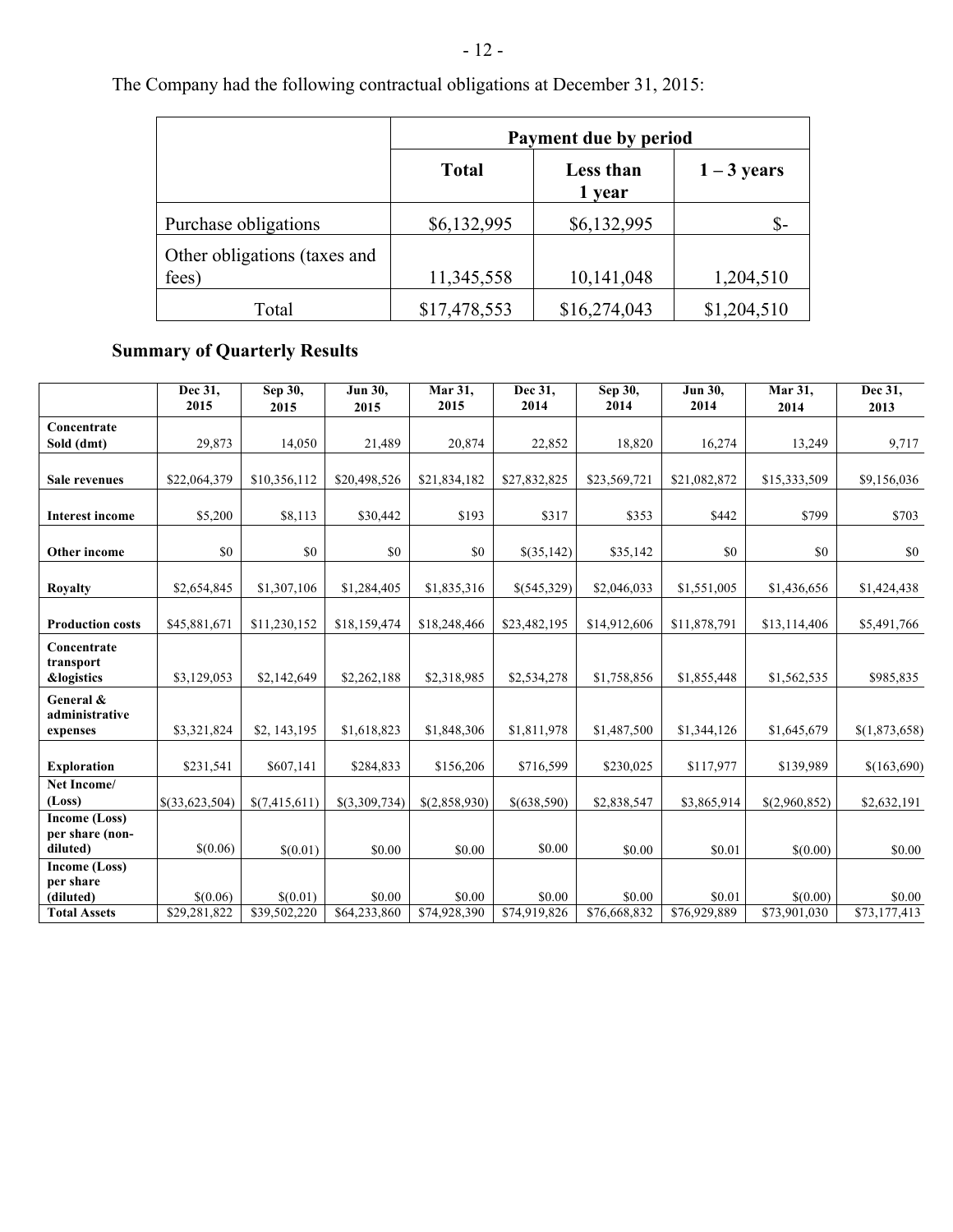### **Results of Operations for the three months ended December 31, 2015**

During the three months ended December 31, 2015, the Company achieved five exported shipments of 29,873 dmt, with nickel concentrate sales of \$22.1 million.

The following variances result when comparing operations for the three month period ended December 31, 2015, with the same period of the prior year. The US dollar: Canadian dollar exchange rate increased to 1.3841 at December 31, 2015 from 1.1601 at December 31, 2014. The significant fluctuation of US dollar: Canadian dollar exchange rate in 2015 led to an increase in Q4 2015 revenues and expenses in Canadian dollar.

Revenues: The increase in exported shipments quantity in Q4 2015 resulted from an unexpected delay in BPNM's nickel concentrate shipping schedule to Tianjin port in Q3 2015. This produced inventory, along with the high inventory balance carried forward from Q3 were sold, the Company achieved five exported shipments of 29,873 dmt (2014: four exported shipments of 22,852 dmt). Although in Q4 2015, the exported shipments quantity was higher than the same quarter in 2014, the revenue value was lower due to deep decline in the nickel price in 2015. This resulted in nickel concentrate sales of \$27.4 million during the 2015 fourth quarter (2014: \$33.3 million) before deducting export tax of \$5.3 million (2014: \$5.5 million), leading to net sales revenues of \$22.1 million (2014: \$27.8 million).

Production costs include mining, processing, maintenance and other production direct costs. Production costs increased \$22.4 million in Q4 2015 compares to Q4 2014. This increase mainly represented the impairment adjustment for the Company's property, plant and equipment of \$26.6 million recognized in Q4 2015.

At December 31, 2015, the Company tested the recoverability of BPNM, given the aforementioned indicator of impairment, by estimating the recoverable amount of the BPNM cash-generating unit via a discounted cash flow model. The Company estimated future operating and capital costs, production grades and recoveries and considered published metal price forecasts. Due to the sensitivity of the recoverable amounts to the various factors mentioned and specifically long-term metal prices as well as unforeseen factors, any significant change in the key assumptions and inputs could result in additional impairment charges in future periods.

The key assumptions used in the impairment model included the following:

- Life of mine of approximately one year;
- Forecasted Nickel price of US\$9,000 to US\$11,000 per tonne;
- Average Nickel grades of 2.20%;
- Average Nickel recovery of 86%; and
- Risk-adjusted project specific discount rate of 16%.

At December 31, 2015, the carrying value of the BPNM cash-generating unit was \$39.7 million, which was greater than its estimated recoverable amount calculated on a discounted cash flow basis of \$13.1 million, which included \$2.7 million of working capital. The Company considers use of its internal discounted cash flow economic models as a proxy for the calculation of value-inuse. Based on the above assessment, at December 31, 2015, the Company recorded an impairment charge related to the BPNM mine of \$26.6 million.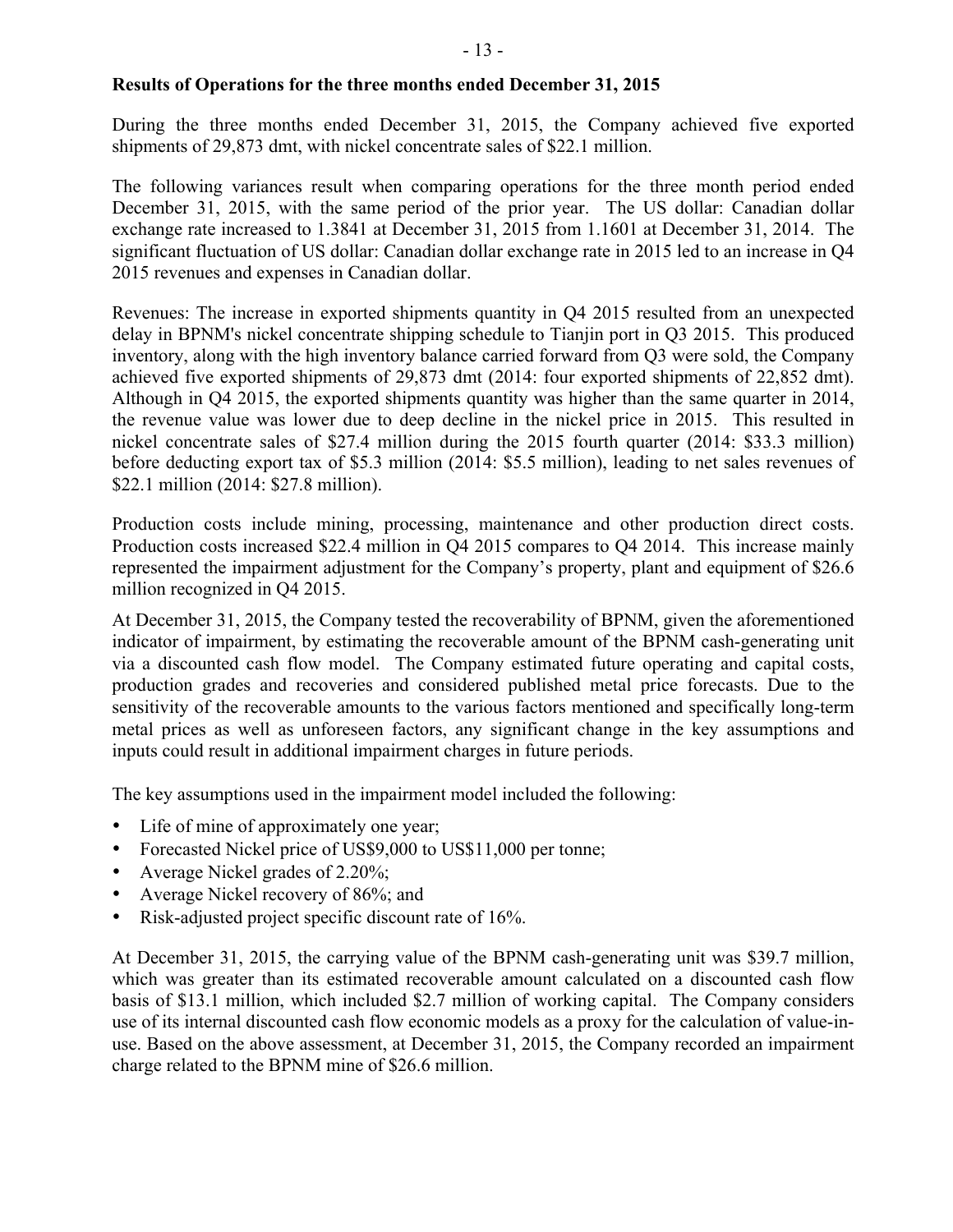Royalties: A royalty payable to the Vietnamese Government is calculated at 10% of either (i) the value of nickel concentrate sale price less export tax, processing, bagging, road freight, customs and warehouse costs and shipped nickel concentrate quantity; or (ii) exploited ore quantity converted from shipped nickel concentrate quantity and the royalty taxable minimum price ("minimum price") of VND1,660,000/ore tonne. Whichever method generates higher tax payable amount is applied. In 2015, the price realized for nickel concentrate decreased and the sales price less export tax, processing, bagging, road freight, customs and warehouse costs was lower than VND1,660,000/ore tonne, therefore the Company applied the minimum price. Royalty expense is recorded when revenue from the sale of nickel concentrate is recognized. In the fourth quarter of 2015 royalty expenses were \$2.7 million (2014: \$(0.5 million)). The 2014 royalty was recalculated based on the January 22, 2015 Decision 1010 issued by Ministry of Finance with regard to the deduction of processing and bagging costs resulting in a reduction of \$2.4 million for the period from November 2013 to December 2014. This reduction was netted off with \$1.9 million tax incurred in quarter 4, 2014 leading to a net result of \$(0.5 million).

Concentrate transport and logistics costs comprise in-land and sea freight costs of sold nickel concentrate. The costs increased of \$0.6 million in the  $4<sup>th</sup>$  quarter 2015 due to 29,873 dmt concentrate was sold, while in the same quarter in 2014, 22,852 dmt concentrate was sold.

General and administrative expenses (GAE) comprised: salaries, wages and benefit, taxes and fees, professional and regulatory, insurance, travel and other administrative expenses. GAE increased \$1.5 million to \$3.3 million in Q4 2015 from \$1.8 million in the same quarter 2014. The increase was caused by: (i) environment protection fee (EPF) increased \$1.2 million, in which \$0.7 million was additional 2014 EPF after the tax audit result in late 2015 and \$0.5 million additional 2015 EPF which was recognized based on the 2014 tax audit basis; (ii) mining rights grant fee recognized in  $4<sup>th</sup>$  quarter but for the whole year, the increase of \$0.2 million due to ore mined quantity in 2015 was higher than 2014; (iii) professional fees increased \$0.1 million for management fee in Q4 2015; and (iv) travel costs of BPNM management increased by \$0.2 million in 4<sup>th</sup> quarter 2015 relating to international business trips of senior officers.

Exploration costs in quarter 4, 2015 reflect a completion of exploration activities (geophysical survey, drilling programme) in Ban Phuc, King Snake and Ban Khoa communes which are around the current mine area, commencing in July 2014 once the exploration license was secured.

Net Income: The Company incurred losses of \$33.6 million or \$(0.06) (fully diluted, \$(0.06)) in the 2015 fourth quarter compared with loss of \$0.6 million or \$0.00 (fully diluted, \$0.00) per share in the same 2014 quarter.

### **SIGNIFICANT ACCOUNTING POLICIES AND ESTIMATES**

In the application of the group's accounting policies, which are described in Note 4 of the Notes to the Consolidated Financial Statements, management is required to make judgments, estimates, and assumptions about carrying values of assets and liabilities that are not readily apparent from other sources. The estimates and associated assumptions are based on historical experience and various other factors that are believed to be reasonable under the circumstances, the results of which form the basis of making the judgments. Actual results may differ from these estimates.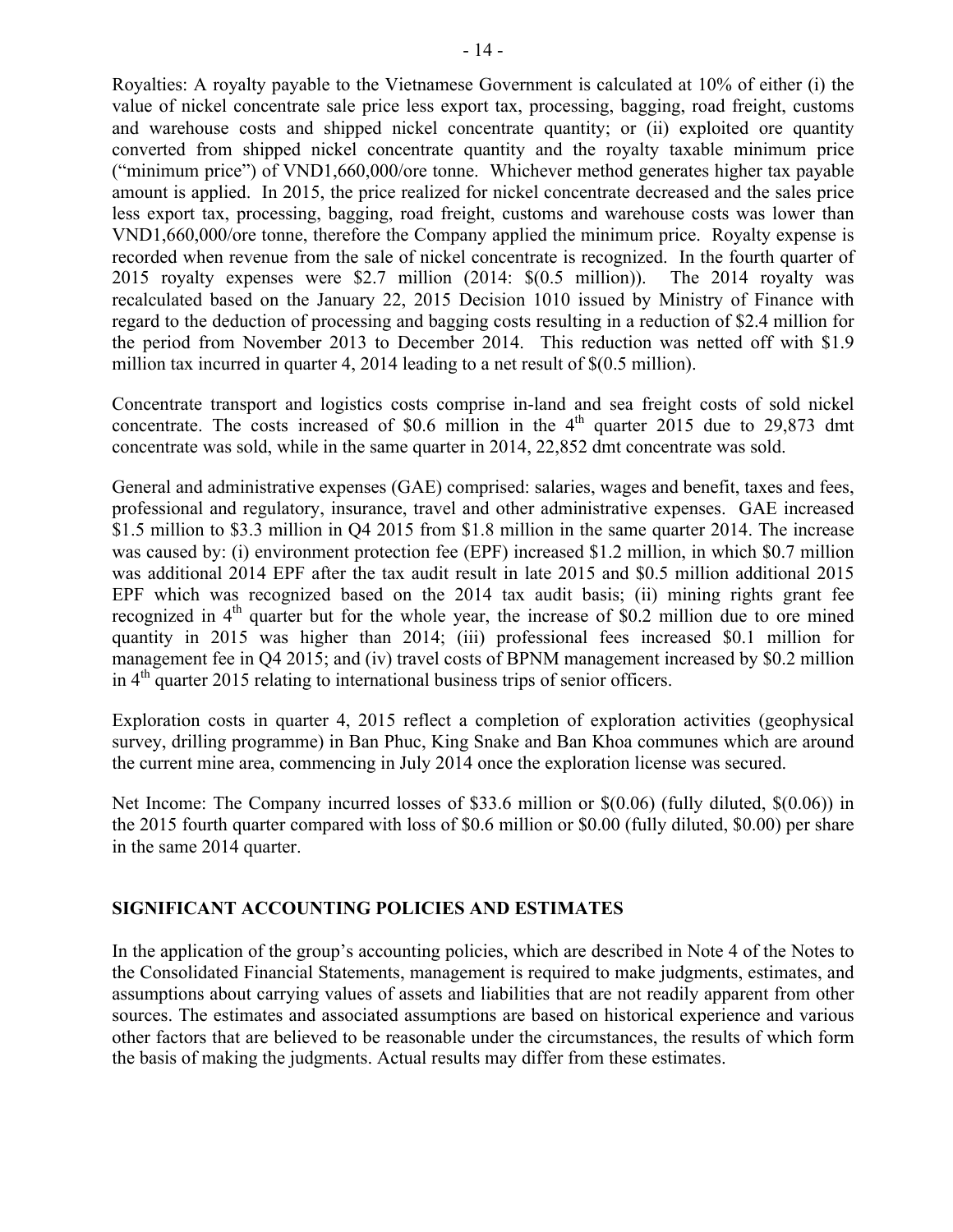The estimates and underlying assumptions are reviewed on an ongoing basis. Revisions to accounting estimates are recognized in the period in which the estimate is revised if the revision affects only that period or in the period of the revision and future periods if the revision affects both current and future periods.

The following are the critical judgments that management has made in the process of applying the group's accounting policies and that have the most significant effect on the amounts recognized in the Financial Statements:

#### **Basis of presentation**

The consolidated financial statements have been prepared in accordance with International Financial Reporting Standards. The consolidated financial statements include the accounts of the Company and its wholly owned subsidiaries, AMR Nickel and Asian Nickel Exploration Limited and its 90% owned BPNM joint venture which is fully consolidated. The Company's presentation currency is Canadian dollars. The functional currency of AMR and its subsidiaries AMR Nickel Limited and Asian Nickel Exploration Limited is the Canadian dollar, while the U.S dollar is the functional currency of its subsidiary BPNM.

### **Going Concern**

Management has determined that the Company will be able to continue as a going concern for the foreseeable future and realize its assets and discharge its liabilities and commitments in the normal course of business, and therefore, these financial statements have been prepared on a going concern basis and do not reflect any adjustments that may be necessary if the Company is unable to continue as a going concern.

As at December 31, 2015, the Company has cash and cash equivalents of \$5.7 million and working capital of \$2.4 million. During the year ended December 31, 2015, the Company realized a net loss of \$47.2 million and has an accumulated deficit of \$131.7 million. The Company incurred significant losses and negative cash flow from operations in the years prior to 2015. Whether the Company will maintain profitability and positive cash flow is uncertain and depends on numerous factors including but not limited to production level, production cost, ore grade, metallurgy, and nickel price. The factors indicate the existence of a material uncertainty that casts significant doubt about the Company's ability to continue as a going concern.

In the last quarter 2015, an unexpected delay in BPNM's nickel concentrate shipping schedule to Tianjin port, coupled with a further decline in the nickel price, resulted in temporary tightness in working capital. Pala Investments ("**Pala**"), AMR's majority shareholder, agreed to extend a shortterm bridging facility in amount of US\$2.1 million. Drawdown on the facility was made in early October 2015 with full repayment in November 2015.

The Company has fully repaid this facility and is currently debt free with no security held over assets.

The business of mining and exploring for minerals involves a high degree of risk and there can be no assurance that current operations, including exploration programs, will result in profitable mining operations. The recoverability of the carrying value of exploration and development properties and the Company's continued existence is dependent upon the preservation of its interest in the underlying properties, the discovery of economically recoverable reserves, the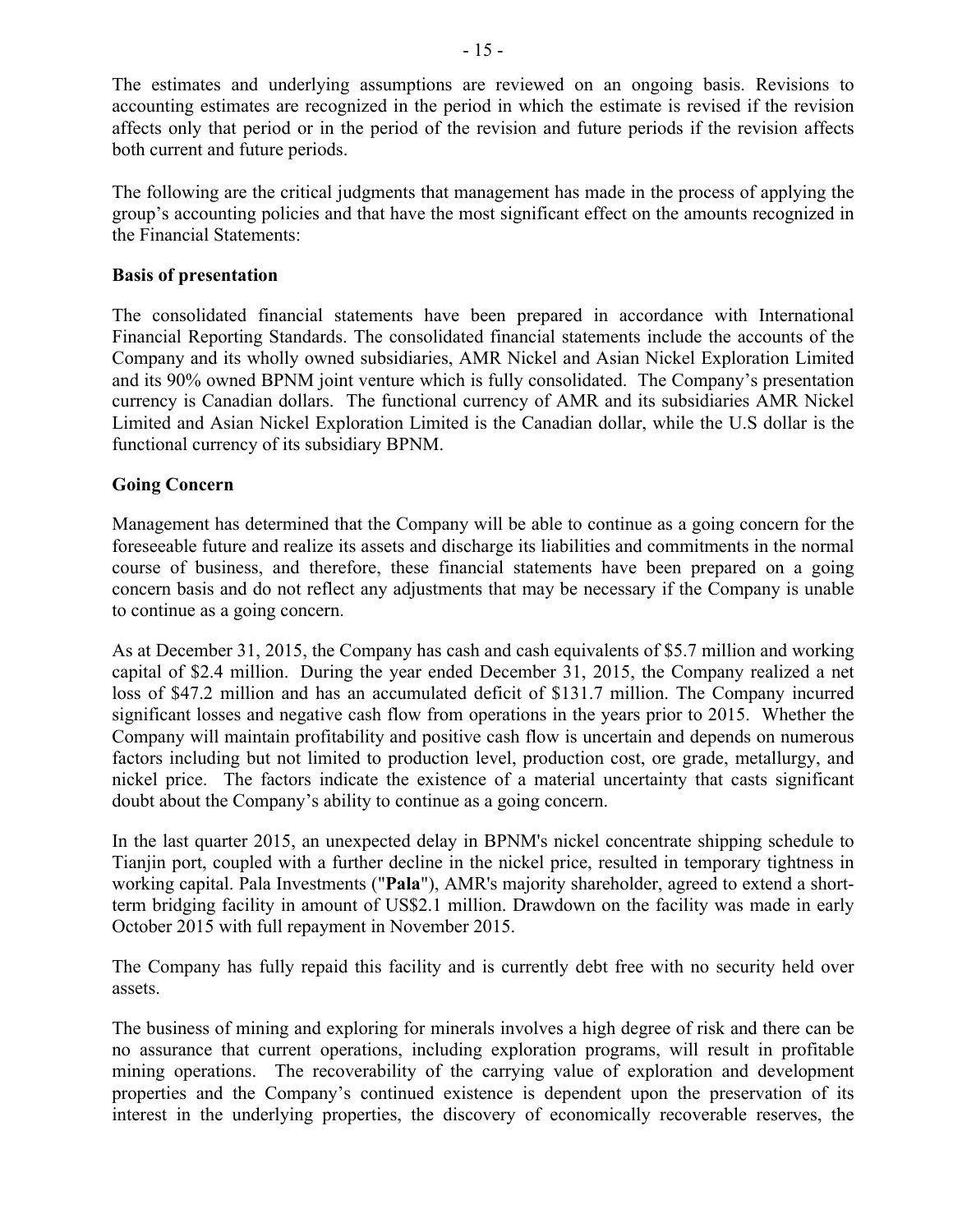achievement of profitable operations, the ability of the Company to raise additional financing, if necessary, or alternatively upon the Company's ability to dispose of its interest on an advantageous basis. Changes in future conditions could require material write-downs of the carrying values.

### **Asset Impairment**

The Company's property, plant and equipment was assessed at December 31, 2015 to determine indicators to prove the carrying amounts of these assets are impaired, an impairment of \$26.6 million was recognized.

To determine fair value, management assesses the recoverable amount of the assets using the net present value of expected future cash flows. The assessment of fair values requires the use of judgments and assumptions for estimated recoverable production, long term commodity prices, discount rates, rehabilitation costs, future capital requirements and operating performance. Changes in any of these judgments or assumptions could result in a significant difference between the carrying amount and fair value of these assets.

### **Provision for rehabilitation costs**

The Company is required to decommission, rehabilitate and restore mines and processing sites at the end of their producing lives to a condition acceptable to the relevant authorities. The provision has been calculated taking into account the estimated future obligations including the costs of dismantling and removal of facilities, restoration and monitoring of the affected areas. The provision for future restoration costs is the estimate agreed with the expenditure required to settle the restoration obligation at the reporting date.

At December 31, 2015, there is a provision for rehabilitation of \$444,219 (2014: \$399,072).

#### **Ore reserve estimates**

Estimates of recoverable quantities of reserves include assumptions on commodity prices, exchange rates, discount rates and production costs for future cash flows. It also involves assessment and judgment of difficult geological models. The economic, geological and technical factors used to estimate ore reserves may change from period to period. Changes in ore reserves affect the carrying values of mine properties, property, plant and equipment and the provision for rehabilitation assets. Ore reserves are integral to the amount of depreciation and amortization that will be charged to the Consolidated Statement of Operations and Comprehensive Loss.

#### **Share-based compensation**

The Company has a share option plan, under which the fair value of all share-based awards is estimated using the Black-Scholes Option-Pricing Model at the grant date and amortized over the vesting periods. An individual is classified as an employee when the individual is an employee for legal or tax purposes or provides services similar to those performed by a direct employee, including directors of the Company. Share-based payments to non-employees are measured at the fair value of the goods or services received or the fair value of the equity instruments issued if it is determined the fair value of the goods or services cannot be reliably measured and are recorded at the date the goods or services are received. The amount recognized as an expense is adjusted to reflect the number of awards expected to vest.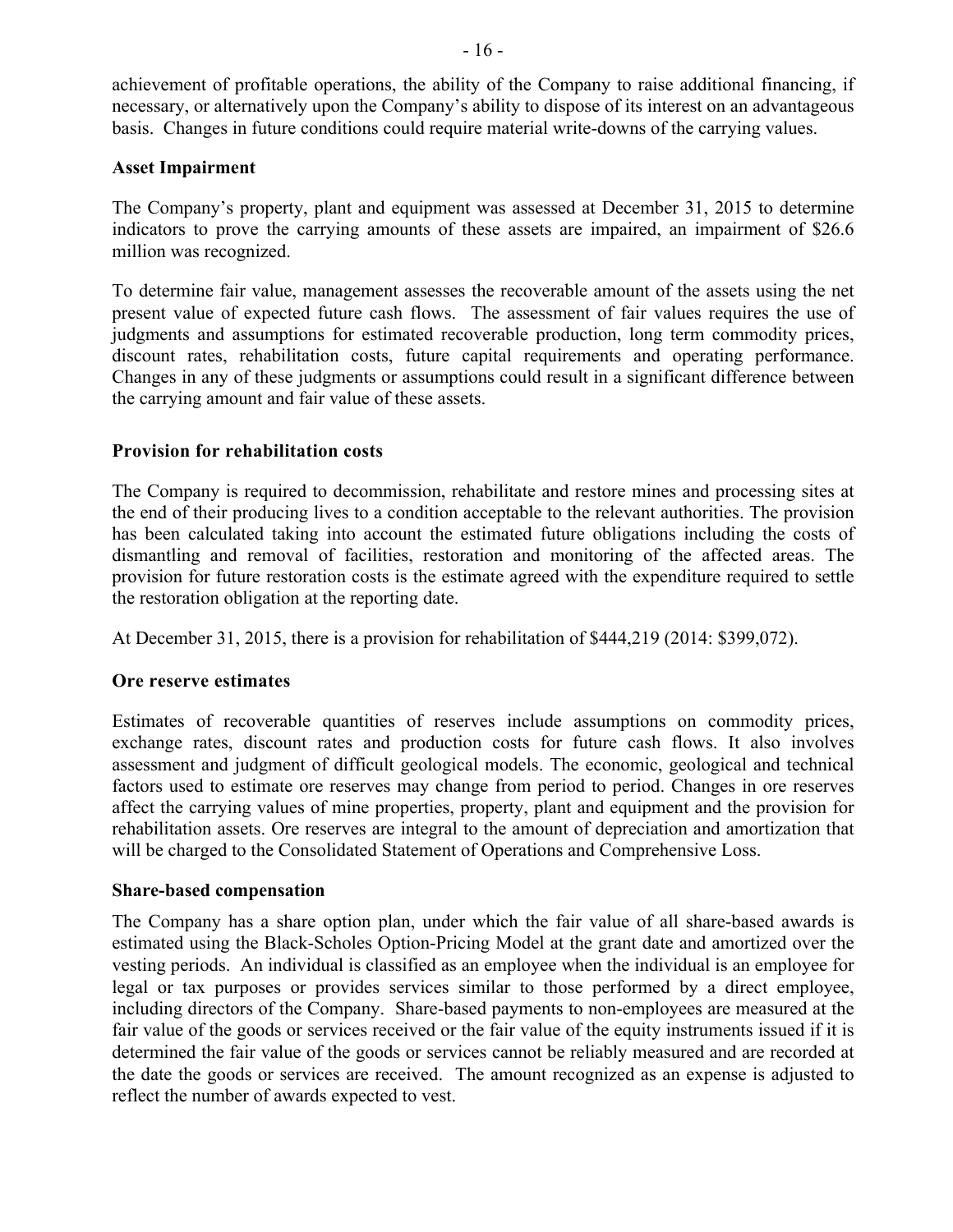Upon the exercise of the share purchase options, consideration paid together with the amount previously recognized in the share-based payment reserve is recorded as an increase to share capital. Charges for share purchase options that are forfeited before vesting are reversed from the share-based payments reserves. For those share purchase options that expire or are forfeited after vesting, the amount previously recorded in share-based payments reserve is transferred to deficit.

During 2015, there was \$104,673 share-based compensation expense compared with \$428,168 in 2014. There was \$106,061 in the forfeiture and expiry of options during the year 2015 (2014: \$310,116) and these amounts were transferred from Share based payment reserve to Deficit.

### **Off-Balance Sheet Arrangements**

The Company does not have any off-balance sheet arrangements at December 31, 2015.

### **Future Accounting Policies**

A number of new standards, amendments to standards and interpretations, are not yet effective for the year ended December 31, 2015. The following pronouncements are those that the Company considers most significant and are not intended to be a complete list of new pronouncements that may affect the financial statements.

### IFRS 9, *Financial Instruments ("IFRS 9")*

IFRS 9 will replace the multiple classification and measurement models in IAS 39, *Financial Instruments: Recognition and Measurement*, with a single model that has only two classification categories: amortized cost and fair value. The new standard also requires a single impairment method to be used, provides additional guidance on the classification and measurement of financial liabilities, and provides a new general hedge accounting standard.

The mandatory effective date has been set for January 1, 2018, however early adoption of the new standard is permitted. The Company does not intend to early adopt IFRS 9. The Company is currently evaluating the impact of IFRS 9 on its consolidated financial statements.

### IFRS 15, *Revenue from Contracts with Customers ("IFRS 15")*

IFRS 15 is effective for fiscal years commencing on or after January 1, 2018 and will replace IAS 18, *Revenue* and a number of revenue related standards and interpretations. IFRS 15 contains a single model that applies to contracts with customers and two approaches to recognizing revenue: at a point in time or over time. The model features a contract-based five-step analysis of transactions to determine whether, how much and when revenue is recognized. New estimates and judgmental thresholds have also been introduced, which may affect the amount and/or timing of revenue recognized.

The Company intends to adopt IFRS 15 in its consolidated financial statements for the annual period beginning on January 1, 2018. The Company is currently evaluating the impact of IFRS 15 on its consolidated financial statements.

### IFRS 16, *Leases ("IFRS 16")*

On January 13, 2016, the IASB published a new standard, IFRS 16, eliminating the current dual accounting model for lessees, which distinguishes between on-balance sheet finance leases and off-balance sheet operating leases. Under the new standard, a lease becomes an on-balance sheet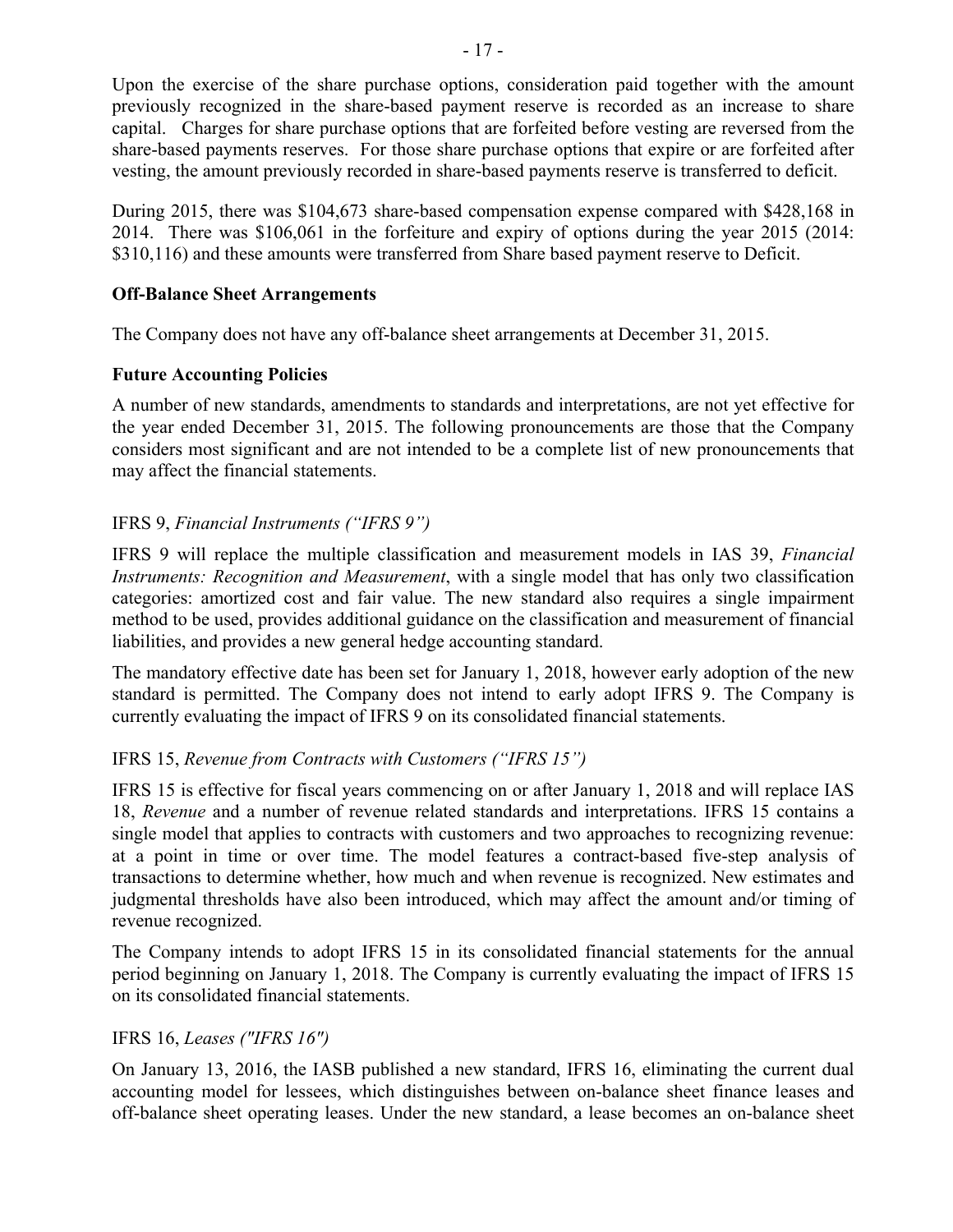liability that attracts interest, together with a new right-of-use asset. In addition, lessees will recognize a front-loaded pattern of expense for most leases, even when cash rentals are constant. IFRS 16 is effective for annual periods beginning on or after January 1, 2019, with earlier adoption permitted. The Company is currently evaluating the impact of IFRS 16 on its consolidated financial statements.

There are other new standards, amendments to standards and interpretations that have been published and are not yet effective. The Company believes they will have no material impact on its consolidated financial statements.

## **TRANSACTIONS WITH RELATED PARTIES**

### **Directors**

Directors fees recognized in 2015 totalled \$124,919 (2014: \$4,167).

### **Key management**

Salary paid to key management persons in 2015 totalled \$1,724,844 (2014: \$753,586). In October 2015, the Company entered into share compensation agreements with each of its CEO and CFO, to pay both officers' 2015 annual performance bonus' in the form of common shares of AMR in lieu of cash payment. These common shares vested and were issued in April 2016.

The Company granted common shares options to its CEO (5,000,000 share options) and its CFO (2,000,000 share options) pursuant to its 2007 Stock Option Plan. The Options, which vested during 2015, are exercisable at \$0.05 per share, expire on October 1, 2020.

#### **Pala Investment Limited**

During 2012 Pala Investment Limited (Pala) became a controlling shareholder of the Company.

On May 25, 2012, Pala purchased 108,333,333 units of the Company for gross proceeds of \$6,500,000. Each unit consisted of one common share and one half of one common share purchase warrant which entitles Pala to purchase one common share at a price of \$0.10 until May 25, 2017. Concurrently with this private placement, Pala purchased 49,481,600 AMR shares from the previous controlling shareholder. Following these transactions two Pala nominees were appointed to the Company's board of directors.

On December 18, 2012 Pala purchased 150,000,000 common shares of the Company under a private placement.

On December 20, 2012 Pala announced that they had purchased 25,891,581 shares of the Company by way of a share purchase agreement with a third party.

On March 28, 2013 Pala purchased 158,845,081 common shares of the Company pursuant to the excise of it basic subscription privilege in full under the Company's rights offering. In addition Pala purchased 88,762,232 common share of the Company pursuant to a standby commitment provided as part of the rights offering and disposed of 11,500,000. Subsequent to these purchases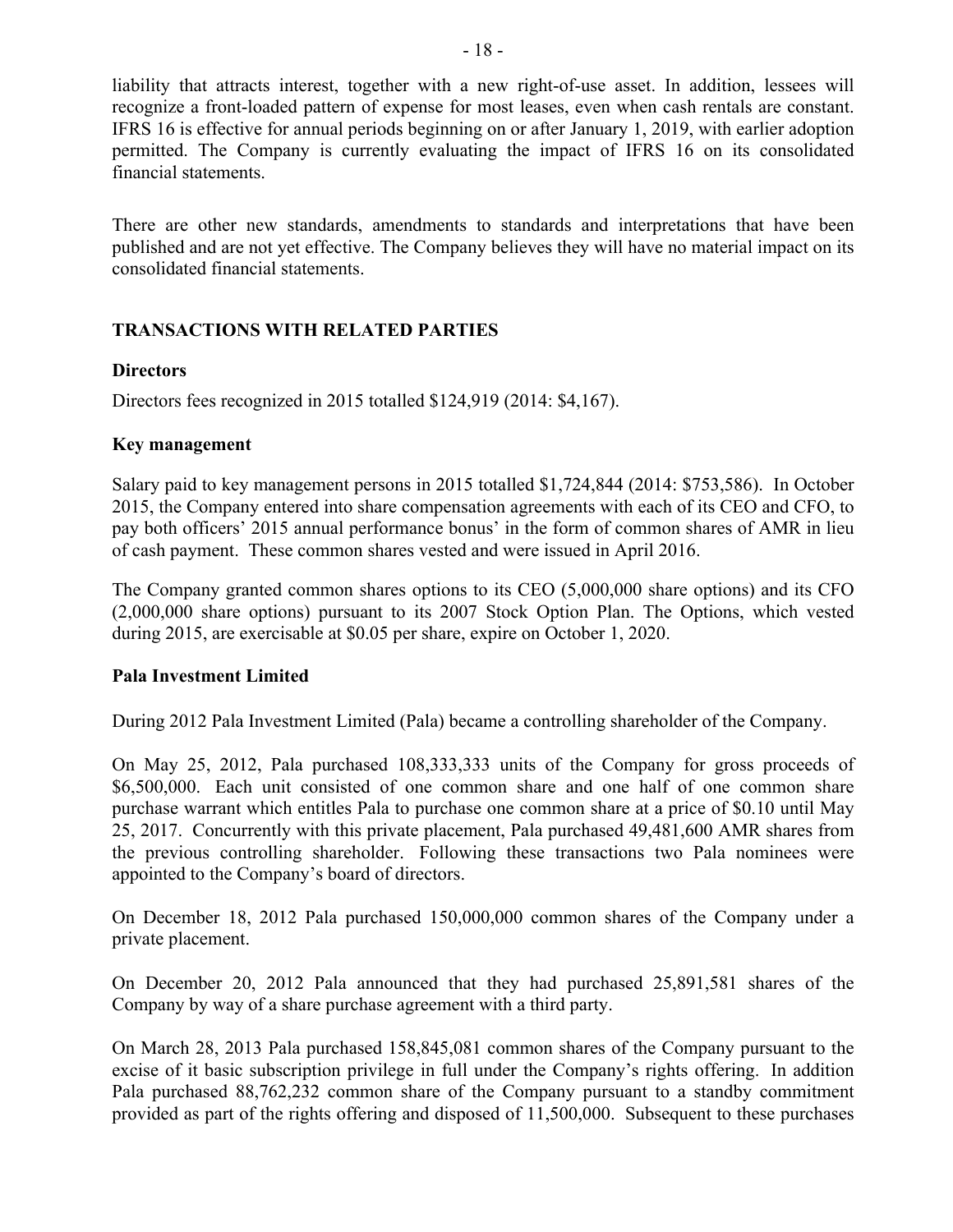and sales Pala owned and controlled, directly or indirectly 569,813,827 common shares of the Company.

### **RISK FACTORS**

Because of the nature of its business, the operations of the Company are subject to a number of risks, including the following, any one or all of which could have a material adverse effect on the Company and its business:

### **Dependence on the Ban Phuc Nickel Project**

AMR is primarily focused on the development of the Ban Phuc mine. AMR does not own any significant assets other than those related to AMR's ownership interest in the mine which is AMR's only mineral property and represents AMR's only immediate potential for future generation of revenues. Unless AMR acquires additional property interests, any adverse developments affecting the mine could have a material adverse effect upon AMR and would materially and adversely affect the potential mineral resource production, profitability, financial performance and results of operations of AMR.

### **Mine Life**

Based on the Project's estimated mineral resources and mineral reserves, the estimated life of the mine, as of December 2015, is approximately five (5) years. A failure to acquire new mineral properties or expand the mine's mineral resources and mineral reserves will affect the long-term sustainability and potential profitability of AMR.

#### **Risk of the Revocation of Licences and Permits**

Any failure to comply strictly with applicable laws, regulations and local practices relating to mineral rights applications, including for exploration permits and exploitation or mining licenses, and tenure, could result in loss, reduction or expropriation of entitlements, the imposition of additional local or foreign parties as joint venture partners with carried or other interests or enforcement actions against us, including orders issued by regulatory or judicial authorities causing operations to cease or be curtailed, and may include corrective measures requiring capital expenditures, installation of additional equipment, or remedial actions. Furthermore, no assurance can be given that new rules and regulations will not be enacted or that existing rules and regulations will not be applied in a manner, which could limit or curtail production or development. Amendments to current laws and regulations governing operations and activities or mining and milling or more stringent implementation thereof could have a material adverse impact on us.

The occurrence of these various factors and uncertainties cannot be predicted and any of them could have an adverse effect on our operations or profitability.

#### **Additional funding requirements**

Further exploration and development by the Company will depend upon the Company's ability to obtain necessary permits and also financing through the joint venturing of projects, equity financing, debt financing or other means. There is no assurance that the Company will be successful in obtaining the required permits, financing or obtaining such financing on acceptable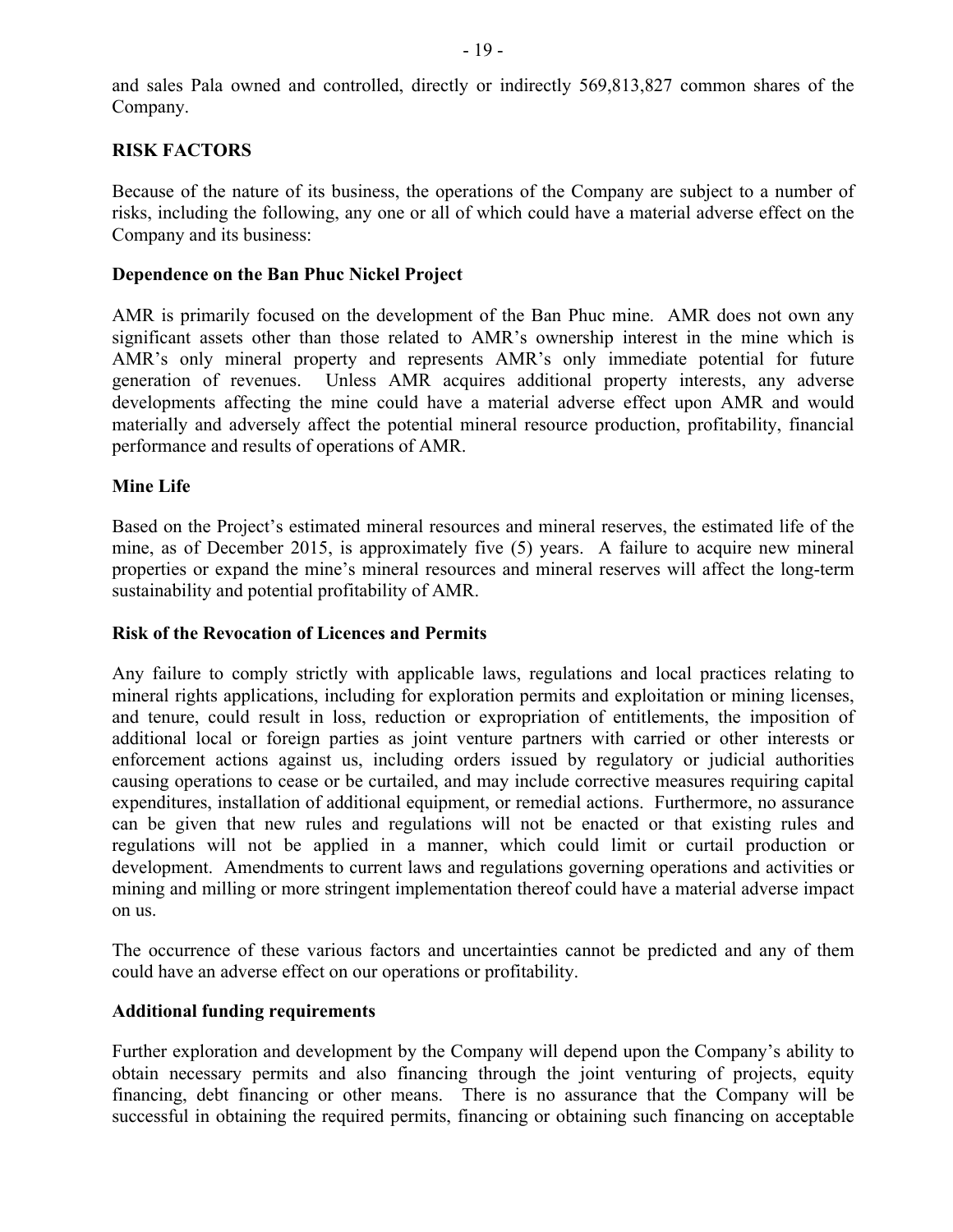terms. Failure to obtain required financing on a timely basis or on acceptable terms could have a material adverse effect on the Company's financial conditions, results of operations and liquidity and could cause the Company to forfeit all of parts of its property and reduce or terminate its operations.

Sales of substantial amounts of the Common Shares, or the availability of such Common Shares for sale, could adversely affect the prevailing market prices for the Company's securities. A decline in the market prices of the Company's securities could impair its ability to raise additional capital through the sale of new Common Shares should the Company desire to do so.

AMR may incur substantial costs in pursuing future capital requirements, including investment banking fees, legal fees, accounting fees, securities law compliance fees, printing and distribution expenses and other costs. The ability to obtain needed financing may be impaired by such factors as the capital markets (both generally and in the nickel industry in particular), the location of the Project in Vietnam and the price of nickel on the commodities markets (which will impact the amount of asset-based financing available) and/or the loss of key management personnel. Further, if the price of nickel on the commodities markets decreases, then potential revenues from the Project will likely decrease and such decreased revenues may increase the requirements for capital. If AMR is unable to obtain additional financing as needed, it may be required to reduce the scope of its operations or anticipated expansion, forfeit its interest in some or all of its properties, incur financial penalties or reduce or terminate its operations.

The Company has entered into an off-take agreement with a single customer for all of the production from the Project.

In April 2008, BPNM entered into the Off-Take Agreement for all of the concentrate production from the Project from the currently defined resources. Jinchuan is a large Chinese enterprise, but there are no guarantees that Jinchuan will ultimately be able to purchase the nickel concentrate produced by the Project. The Off-Take Agreement also granted Jinchuan a first refusal option on additional nickel concentrates that BPNM may produce from new projects other than the Project. As such, AMR's total number of customers will for the immediate future remain limited and expose AMR to counterparty risks associated with the financial condition of Jinchuan. As a result of this reliance on a small number of customers, AMR could be subject to adverse consequences if Jinchuan breaches its purchase commitments. The failure of Jinchuan to purchase the nickel concentrate from the Project in accordance with the terms of the Off-Take Agreement could result in a loss of revenue if AMR is unable to sell the product from the Project to other purchasers. AMR cannot guarantee that it would be able to sell its product in the spot market or that the spot market price will be competitive to those prices that it would be expected to obtain under the Off-Take Agreement. If AMR is unable to satisfy conditions in the Off-Take Agreement or secure binding contracts with other customers, AMR's results of operations and financial condition, could be materially adversely affected.

#### **AMR may not meet its production targets or its cost estimates**

The ability of the Ban Phuc mine to meet nickel production levels is dependent in part on the successful development of mines and/or expansion of mining operations in the future which rely on the accuracy of predicted factors including capital and operating costs, metallurgical recoveries, reserve estimates, and future iron ore prices, as well as accurate feasibility studies, acquisition of land and surface rights and issuance of necessary permits/approvals. Actual production and costs may vary from the estimates for a variety of reasons such as estimates of grade, tonnage, dilution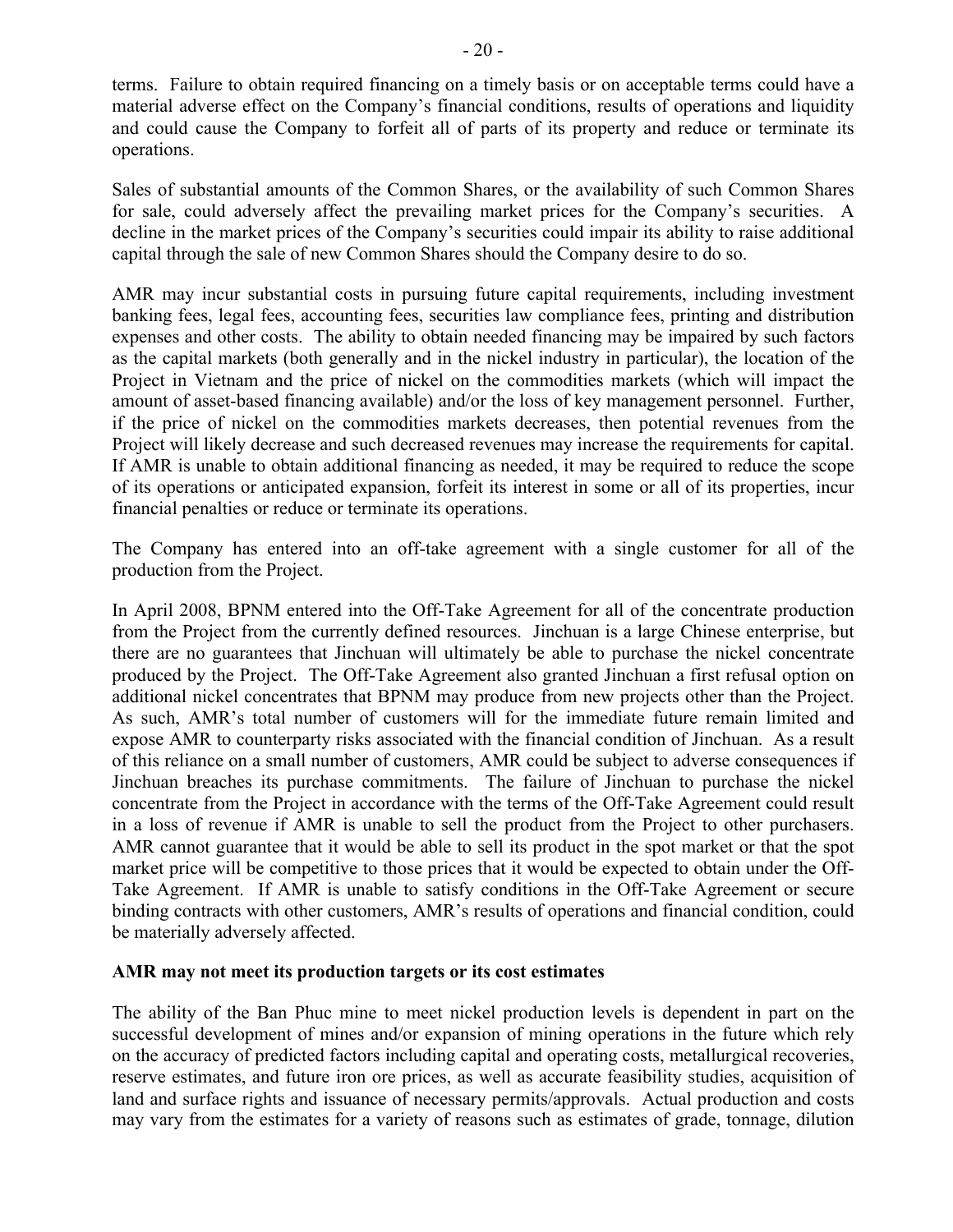and metallurgical and other characteristics of the iron ore varying in the actual ore mined, revisions to mine plans, risks and hazards associated with mining, adverse weather conditions, unexpected labour shortages or strikes, equipment failures and other interruptions in production capabilities. Production costs may also be affected by increased stripping costs, increases in level of ore impurities, labour costs, raw material costs, inflation and fluctuations in currency exchange rates. Failure to achieve production targets or cost estimates could have a material adverse impact on AMR's sales, profitability, cash flow and overall financial performance.

#### **Mining operations are vulnerable to supply chain disruptions**

AMR's current and future operations could be adversely affected by shortages of, as well as lead times to deliver, strategic spares, critical consumables and mining equipment. In the past, other mining companies have experienced shortages in critical consumables, particularly as production capacity in the global mining industry has expanded in response to increased demand for commodities, and it has experienced increased delivery times for these items. Shortages of strategic spares, critical consumables or mining equipment, could in the future, result in production delays and productions shortfalls, and increases in prices could result in an increase in both operating costs and the capital expenditure to maintain and develop mining operations.

AMR and other nickel mining companies, have influence over manufacturers and suppliers of these items. In certain cases, there may be only limited suppliers for certain strategic spares, critical consumables or mining equipment who command superior bargaining power relative to AMR, or it could at times face limited supply or increased lead time in the delivery of such items.

If AMR experiences shortages, or increased lead times in delivery of strategic spares, critical consumables or mining equipment, its results of operations and financial condition could be adversely affected.

### **Political Risk and Economic Instability**

AMR's exploration, development and operation activities occur in Vietnam. As such, AMR may be affected by possible political or economic instability in Vietnam. There can, for example, be no assurance that future political and economic conditions in Vietnam will not result in the government adopting policies respecting foreign ownership and development of interests in mineral resources, which could be adverse to the Company's interests or profitability. The risks include, but are not limited to, terrorism, military repression, fluctuations in currency exchange rates and high rates of inflation. Changes in resource development or investment policies or shifts in political attitude in Vietnam may prevent or hinder AMR's business activities and render the Project unprofitable by preventing or impeding future property exploration, development or mining. Operations may be affected in varying degrees by government regulations with respect to restrictions on production, price controls, export controls, restrictions on repatriation of earnings, royalties and duties, income taxes, nationalization of property or businesses, expropriation of property, maintenance claims, environmental legislation, land use, land claims of local people, water use and mine safety. The laws on foregoing investment and mining are still evolving in Vietnam and it is not known how they will evolve. In particular, the current law on minerals allows the government to announce areas where mining activities are prohibited (or temporarily prohibited) for reasons of national defense, security, protection of historical or cultural sites, scenery or other public interests, subject only to providing fair and equitable treatment in respect of damage caused where mineral activities are being legally conducted therein. The effect of these factors cannot be accurately predicted.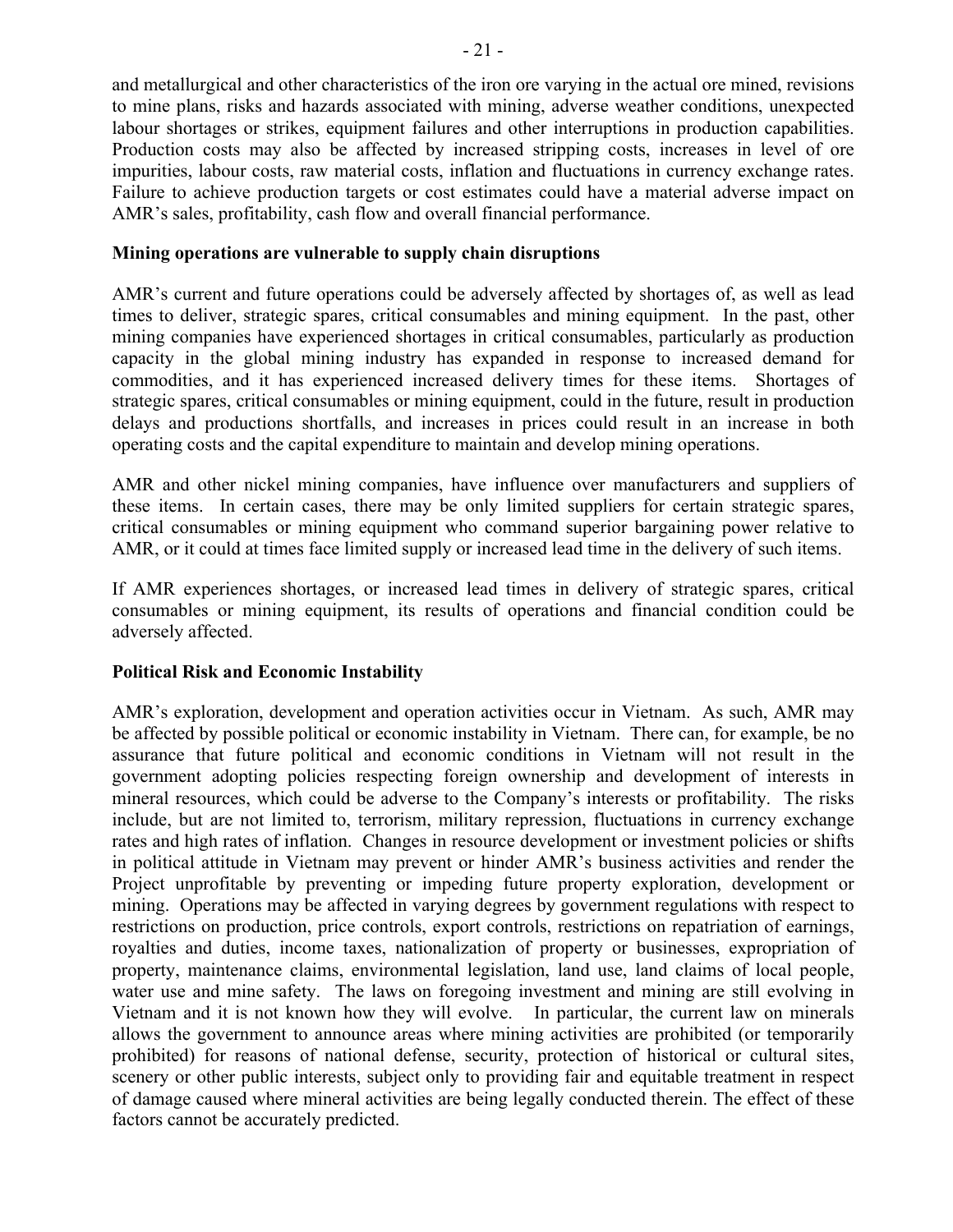#### **Vietnamese tax laws are open to interpretation and, with respect to mining and refining, there are no clear precedents to properly guide AMR's tax policies**

Management of AMR considers that AMR has made adequate provision for tax liabilities to the Vietnamese national, provincial and local authorities based on correspondence with such authorities and on external advice received. However, because Vietnam's tax laws, especially with respect to mining and refining are evolving and open to interpretation, there is a risk that material additional and/or back-dated taxes and penalties may be levied on AMR, which could adversely impact its results of operations and financial condition of AMR.

### **Mining, processing, development and exploration activities depend, to one degree or another, on adequate infrastructure.**

Reliable roads, bridges, power sources and water supply are important determinants, which affect capital and operating costs. AMR's inability to secure adequate water and power resources, as well as other events such as unusual or infrequent weather phenomena, sabotage, government or other interference in the maintenance or provision of such infrastructure could adversely affect AMR's operations, financial condition and results of operations.

### **AMR is dependent on outside parties for the conduct of its business**

AMR has relied upon consultants, engineers and other service providers and intends to rely on these parties for development, construction, and operating expertise. Substantial expenditures are required to construct mines to establish mineral reserves through drilling, to carry out environmental and social impact assessments, to develop metallurgical processes to extract metal from ore and, in the case of new exploration, to develop the exploration and plant infrastructure at any particular site. If such parties' work is deficient or negligent or is not completed in a timely manner, it could have a material adverse effect on the Project.

AMR currently uses the services of a western mining contractor for ongoing production at Ban Phuc. Increased demand for and cost of contract mining services and equipment could cause project costs to increase and could have a material adverse effect on the Project.

#### **Exchange rates**

The profitability of AMR may decrease when affected by fluctuations in the foreign currency exchange rates between the United States dollar, the Canadian dollar, the Australian dollar and the Vietnamese dong. Exchange rate fluctuations affect the costs of development activities that AMR incurs in United States dollars, Australian dollars and Vietnamese dong. AMR does not currently take any steps to hedge against currency fluctuations.

#### **Certain directors and officers may have conflicts of interest.**

Certain of the directors and officers of AMR are engaged in, and will continue to engage in, other business activities on their own behalf and on behalf of other companies, including activities involving mining and mineral exploration, and, as a result of these and other activities, such directors and officers of AMR may become subject to conflicts of interest. The BCBCA provides that in the event that a director has an interest in a contract or proposed contract or agreement, the director shall disclose his interest in such contract or agreement and shall refrain from voting on any matter in respect of such contract or agreement unless otherwise provided under the BCBCA.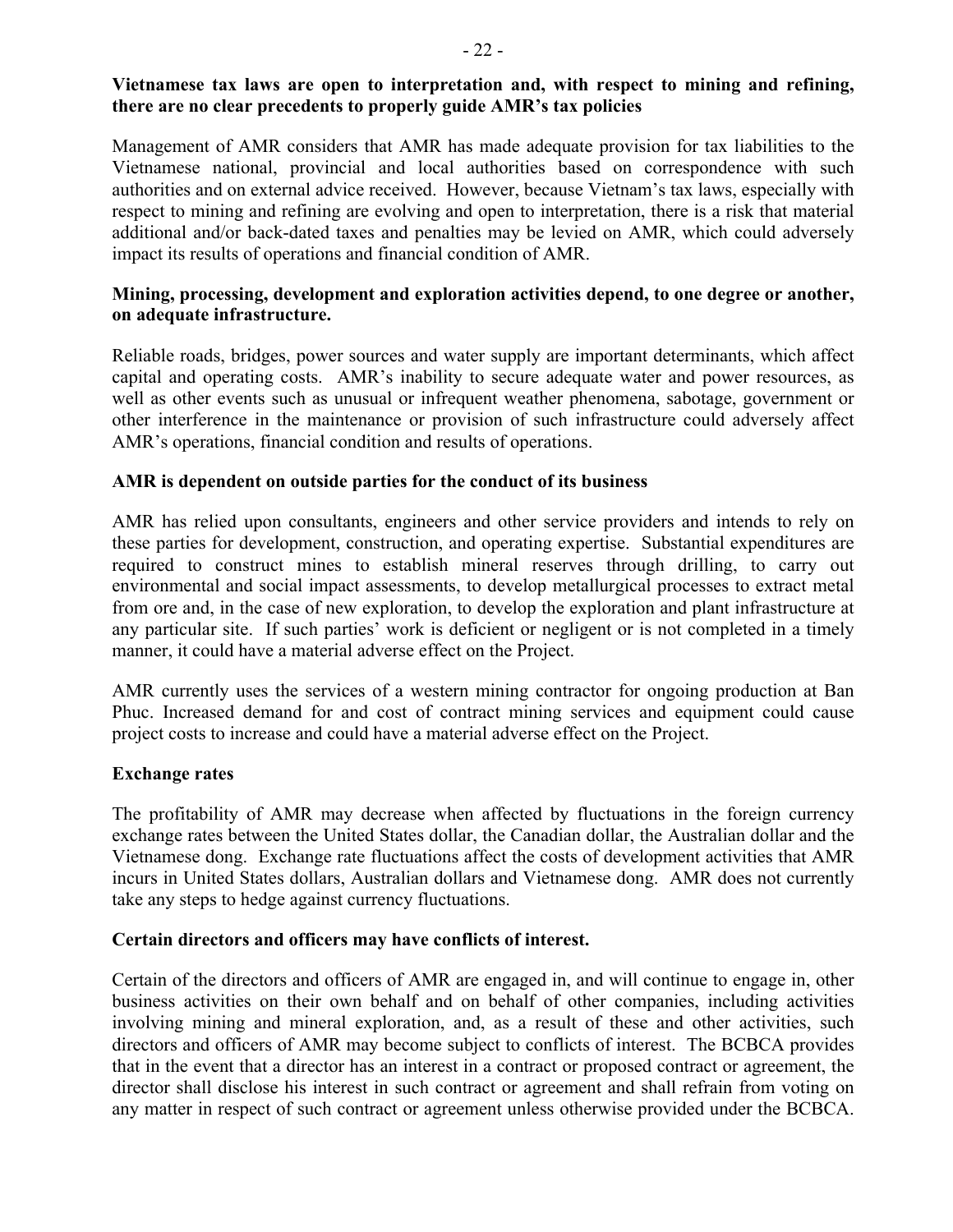To the extent that conflicts of interest arise, such conflicts will be resolved in accordance with the provisions of the BCBCA.

### **Illiquid market for AMR's securities**

AMR shares are highly illiquid and cannot be easily sold in the market without significant risk of a loss in value. Further contributing to AMR's illiquidity, is the fact that a small group of shareholders currently hold over 88% of its Common Shares. There can be no assurance that an active market for AMR's securities will develop. In addition, the market price of the securities of AMR at any given point in time may not accurately reflect the long-term value of AMR. Furthermore, responding to any events or circumstances resulting from the risk factors described herein could result in substantial costs and divert management's attention and resources.

#### **Significant Shareholder**

At the date of this report, Pala has control over AMR and its interests may conflict with those of other shareholders. Pala owns, directly 569,813,827 Common Shares, representing approximately 73.1% of the issued and outstanding Common Shares on a non-diluted basis, plus 54,166,667 Common Share purchase warrants, which if exercised, would bring Pala's ownership interest in the Company to 74.9% on a partially-diluted basis. Pala has a significant influence in any matter coming before a vote of shareholders and Pala alone will be in a position to prevent approval of certain matters requiring shareholder approval. Investors should be aware that votes in respect of the Common Shares may be significantly influenced by a small group of insiders as detailed in the table below. Pala is also able to effect certain fundamental changes to AMR in accordance with the BCBCA because it is able to, on its own, meet the applicable 66 2/3% voting threshold for shareholder approval to effect such changes.

| <b>Shareholder</b>                                  | <b>Number of Common</b><br>Shares <sup>(1)</sup> | <b>Percentage of Common</b><br><b>Shares Outstanding</b> |
|-----------------------------------------------------|--------------------------------------------------|----------------------------------------------------------|
| Pala Investments Limited                            | 569,813,827                                      | 73.1%                                                    |
| Melior Resource Inc                                 | 47,272,727                                       | $6.1\%$                                                  |
| Lion Selection Group Limited $^{(2)}$               | 39,950,288                                       | $5.1\%$                                                  |
| Malaysia Smelting Corporation Berhad <sup>(3)</sup> | 31,297,661                                       | $4.0\%$                                                  |
| Total                                               | 688,334,503                                      | 88.3%                                                    |

#### **Notes:**

(1) Based on information posted on SEDI as of April 29, 2016.

- (2) Of the 39,950,288 Common Shares, 16,666,666 are held by Lion Selection Group Limited and 23,283,622 are held by its affiliate Asian Lion Limited, an entity which is controlled by Lion Selection Group Limited.
- (3) Pala has a right of first refusal to purchase the Common Shares held by MSC, which if exercised would bring Pala's ownership to 601,111,488 Common Shares, representing approximately 77.1% on a non-diluted basis and 78.6% on a partially diluted basis, if it exercises its 54,166,667 Common Share purchase warrants.

### **Mining industry**

The exploration for and development of mineral deposits involves significant risks, which even a combination of careful evaluation, experience and knowledge may not eliminate. While the discovery of a mineral deposit may result in substantial rewards, few properties that are explored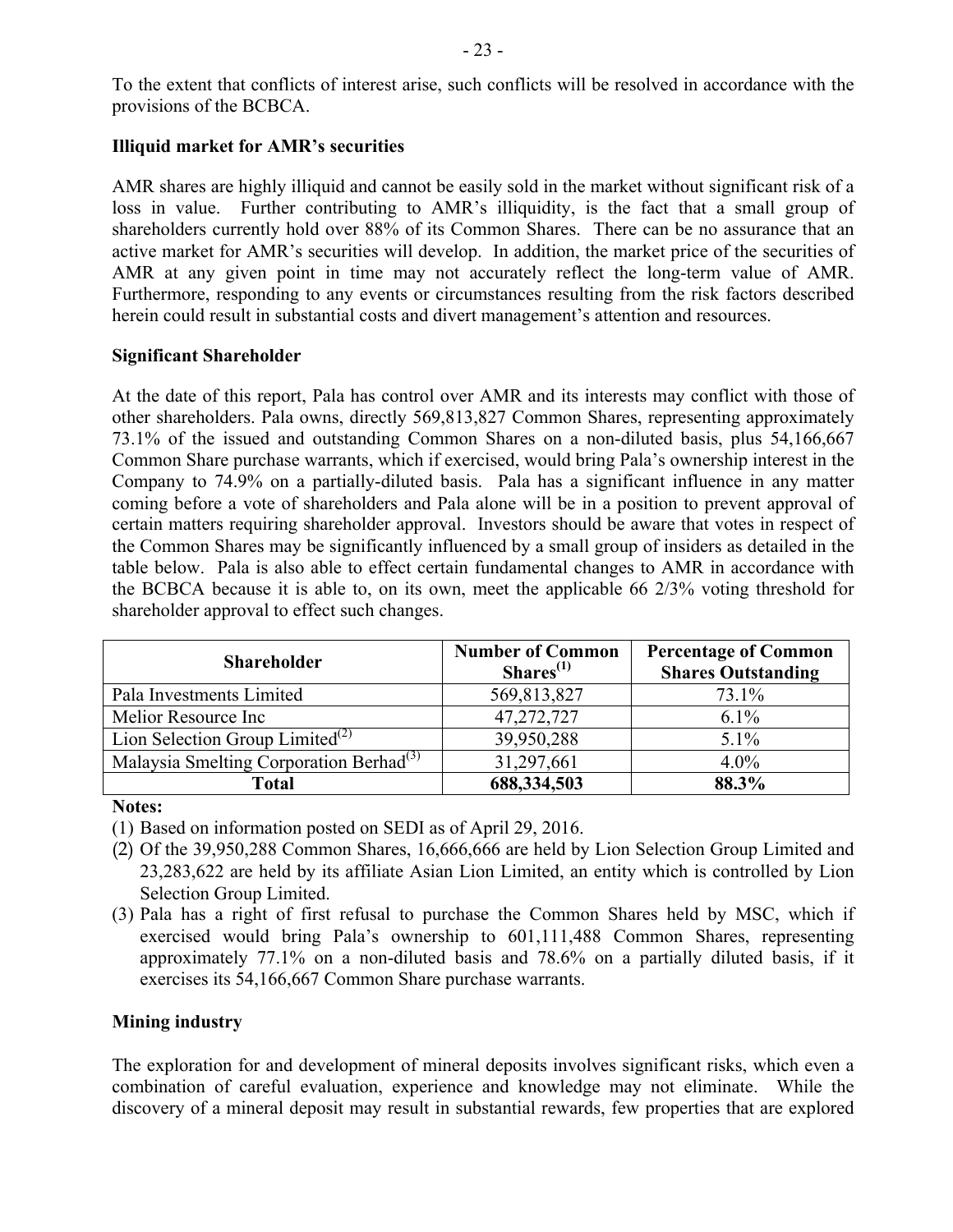are ultimately developed into producing mines. Major expenses may be required to locate and establish mineral reserves, to develop metallurgical processes and to construct mining and processing facilities at a particular site. It is impossible to ensure that the activities currently planned by the Company will result in profitable commercial mining operations. Whether a mineral deposit will be commercially viable depends on a number of factors, some of which are: the particular attributes of the deposit, such as size, grade and proximity to infrastructure; metal prices, which are highly cyclical; and government regulations, including regulations relating to prices, taxes, royalties, land tenure, land use, importing and exporting of minerals and environmental protection. The exact effect of these factors cannot accurately be predicted, but in combination they could result in the Company not receiving an adequate return on invested capital.

The Company's activities are subject to all the hazards and risks normally encountered in the exploration for, and development and production of minerals, including unusual and unexpected geologic formations, seismic activity, rock bursts, cave-ins, flooding and other conditions involved in the drilling and removal of material, any of which could result in damage to, or destruction of, mines and other producing facilities, damage to life or property, environmental damage and possible legal liability. Milling operations are subject to hazards such as equipment failure or failure of retaining dams around tailings disposal areas, which may result in environmental pollution and consequent liability.

#### **Limited production revenues; history of losses**

To date, the Company has only limited production revenue from mining operations, as commercial production at Ban Phuc commenced late in 2013. There can be no assurance that significant additional losses will not occur in the near future or that the Company will be profitable in the future. The Company's operating expenses and capital expenditures may increase in subsequent years as the costs for consultants, personnel and equipment associated with advancing exploration, development and commercial production of its properties are incurred. The amounts and timing of expenditures will depend on the progress of ongoing exploration and development, the results of consultant's analysis and recommendations, the rate at which operating losses are incurred, the execution of any joint venture agreements with strategic partners, the Company's acquisition of additional properties and other factors, many of which are beyond the Company's control.

#### **Uncertainty of resource and reserve estimates**

The figures presented for both mineral resources and mineral reserves in this document are only estimates. The estimating of mineral resources and mineral reserves is a subjective process and the accuracy of mineral resource and mineral reserve estimates is a function of the quantity and quality of available data, the accuracy of statistical computations, and the assumptions used and judgments made in interpreting available engineering and geological information. There is significant uncertainty in any mineral resource or reserve estimate and the actual deposits encountered and the economic viability of a deposit may differ materially from the Company's estimates.

Estimated mineral resources and mineral reserves may have to be re-estimated based on changes in mineral prices, further exploration or development activity or actual production experience. This could materially and adversely affect estimates of the volume or grade of mineralization, estimated recovery rates or other important factors that influence mineral resource or mineral reserve estimates. Market price fluctuations for metals, increased production costs or reduced recovery rates or other factors may render the Company's present reserves uneconomical or unprofitable to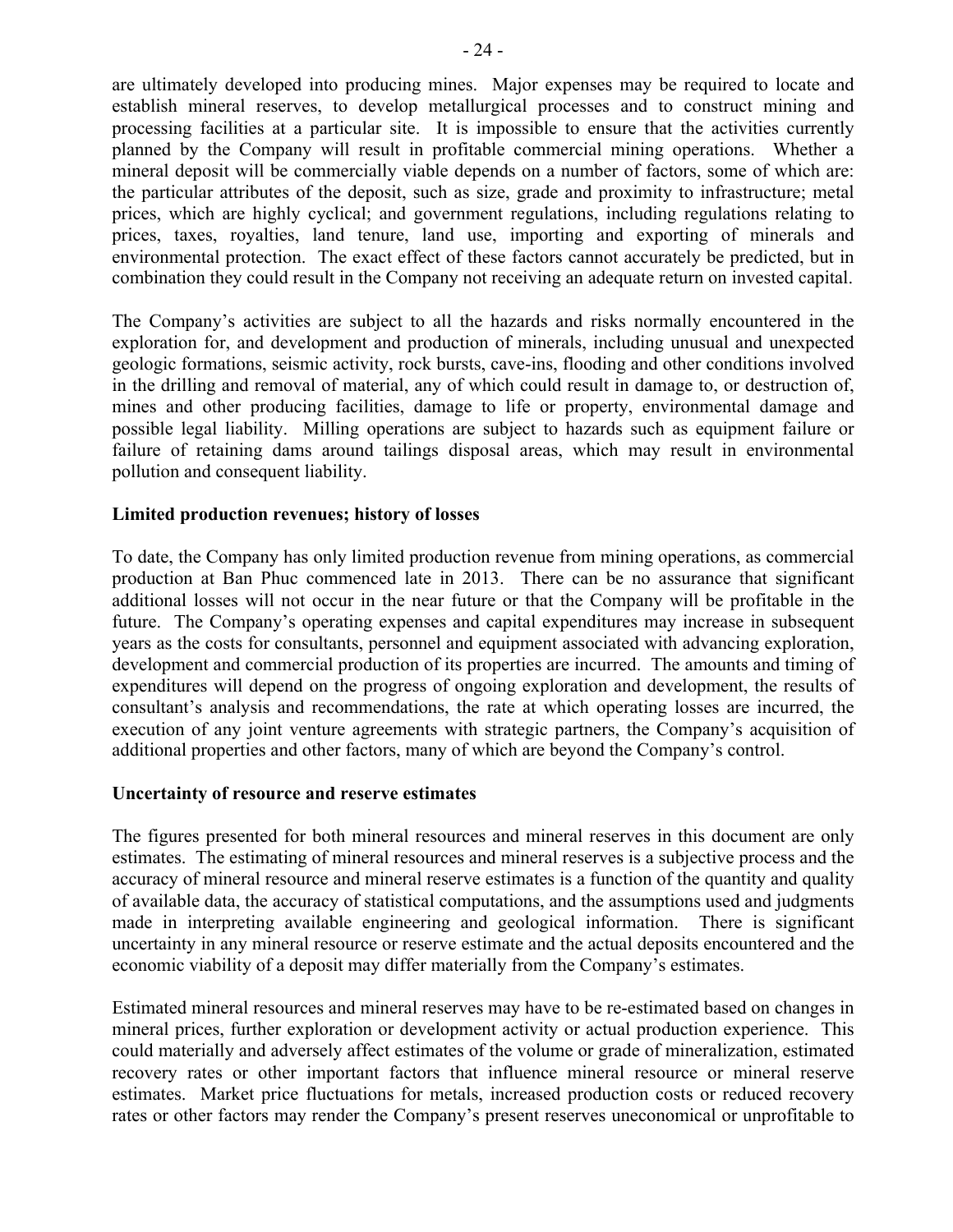develop. A reduction in estimated reserves could require material write-downs in investment in the affected mining property and increased amortization, reclamation and closure charges.

Mineral resources are not mineral reserves and there is no assurance that any resource estimate will ultimately be reclassified as proven or probable reserves. Mineral resources which are not mineral reserves do not have demonstrated economic viability.

#### **Uncertainty relating to inferred mineral resources**

Inferred mineral resources cannot be converted into mineral reserves as the ability to assess geological continuity is not sufficient to demonstrate economic viability. Due to the uncertainty which may attach to inferred mineral resources, there is no assurance that inferred mineral resources will be upgraded to resources with sufficient geological continuity to constitute proven and probable mineral reserves as a result of continued exploration.

### **Competition**

The mining business is competitive in all of its phases. The Company competes with numerous other companies and individuals, including competitors with greater financial, technical and other resources than the Company, in the search for and the acquisition of attractive mineral properties. The Company's ability to acquire properties in the future will depend not only on its ability to develop the Project, but also in its ability to select and acquire other suitable producing properties or prospects for mineral exploration or development. There can be no assurance that the Company will be able to compete successfully with others in acquiring such properties or prospects.

#### **Insurance and uninsured risks**

The Company's business is subject to a number of risks and hazards generally, including adverse environmental conditions, industrial accidents, labour disputes, unusual or unexpected geological conditions, ground or slope failures, cave-ins, changes in the regulatory environment and natural phenomena such as inclement weather conditions, floods and earthquakes. Such occurrences could result in damage to its mineral properties or production facilities, personal injury or death, environmental damage to the Company's properties or the properties of others, delays in development or mining, monetary losses and possible legal liability.

While the Company has obtained certain insurance to protect itself against the potential risks associated with its operations, the Company may not be able to maintain insurance to cover such risks at economically feasible premiums and such insurance coverage may not continue to be available or may not be adequate to cover any resulting liability. Moreover, insurance against risks such as environmental pollution or other hazards as a result of exploration and production is not generally available to the Company or to other companies in the mining industry on acceptable terms. The Company might also become subject to liability for pollution or other hazards which may not be insured against or which the Company may elect not to insure against because of premium costs or other reasons. Losses from these events may cause the Company to incur significant costs that could have a material adverse effect upon its financial performance and results of operations.

#### **Government regulation**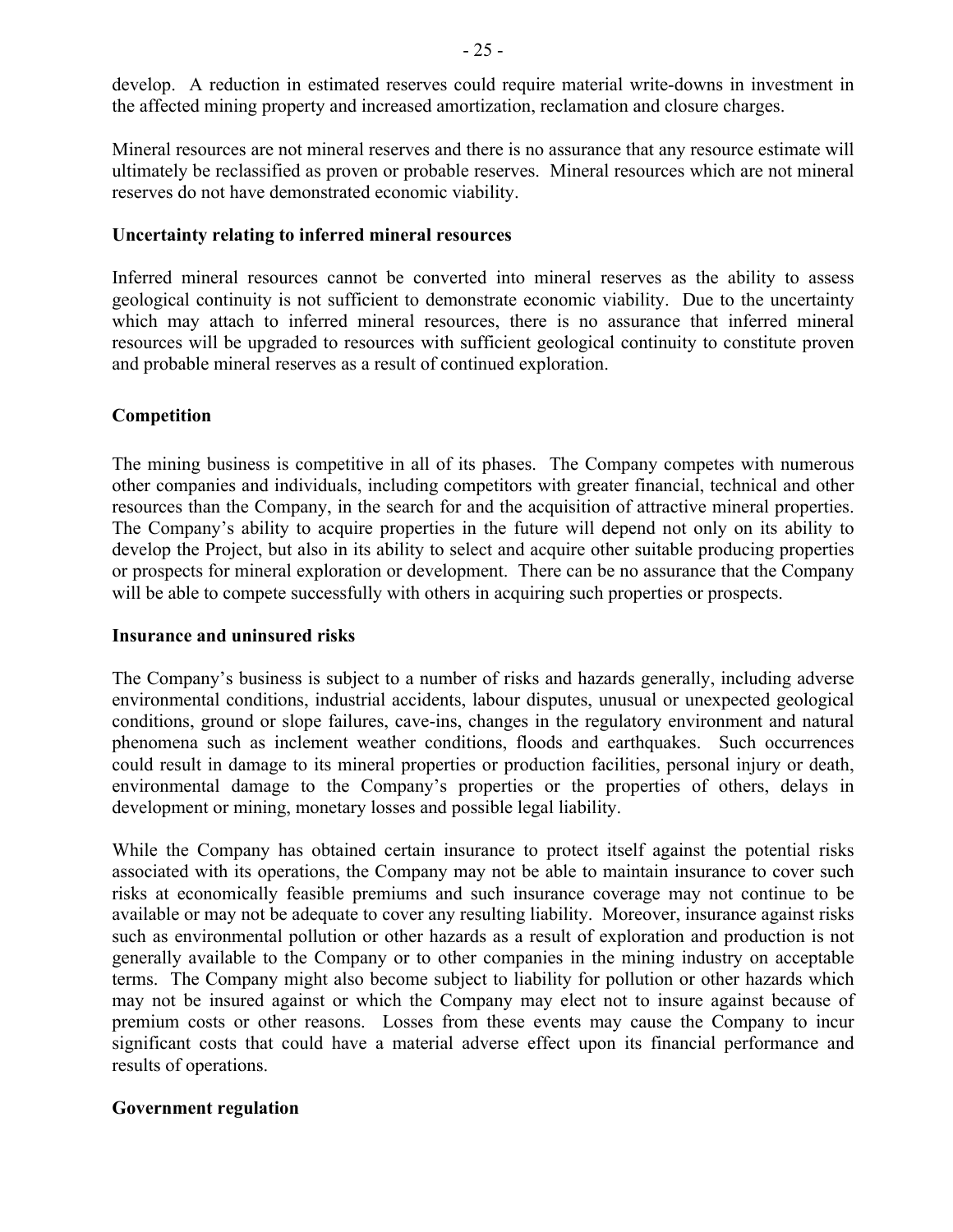The Company's exploration, development and operating activities are subject to various laws governing prospecting, mining, development, production, taxes, labour standards and occupational health, mine safety, toxic substances, land use, water use, land claims of local residents and other matters. Although the Company's planned activities will be carried out in accordance with all applicable rules and regulations, there can be no assurance that new rules and regulations will not be enacted or that existing rules and regulations will not be applied in a manner which could limit or curtail such planned activities with materially adverse impacts on financial performance and profitability.

The mineral rights and interests of the Company are subject to obtaining government approvals, licences and permits, land clearance being completed and land use rights being obtained. Such approvals, licences and permits and the completion of land clearance and obtaining of land use rights are, as a practical matter, subject to the discretion of the government or governmental officials. No assurance can be given that the Company will be successful in obtaining or maintaining any or all of the various approvals, licences and permits in full force and effect without modification or revocation. To the extent such approvals are required and not obtained, the Company may be curtailed or prohibited from continuing or proceeding with planned activities.

Failure to comply with applicable laws, regulations and permitting requirements may result in enforcement actions thereunder, including orders issued by regulatory or judicial authorities causing operations to cease or be curtailed, and may include corrective measures requiring capital expenditures, installation of additional equipment, or remedial actions. Parties engaged in mining operations or in the exploration or development of mineral properties may be required to compensate those suffering loss or damage by reason of the mining activities and may have civil or criminal fines or penalties imposed for violations of applicable laws or regulations.

Application of or amendments to current laws and regulations governing operations or more stringent implementation thereof could have a substantial adverse impact on the Company and cause increases in exploration expenses, capital expenditures or production costs or reduction in levels of production at producing properties or require abandonment or delays in development of new mineral properties.

### **Commodity prices**

The Project's success will be dependent to a large degree on the future price of nickel. Commodity prices are subject to significant fluctuation and are affected by a number of factors which are beyond the control of the Company. Such factors include, but are not limited to, interest rates, exchange rates, inflation or deflation, fluctuation in the value of the United States dollar and other foreign currencies, global and regional supply and demand, and political and economic conditions. The price of nickel and other metals has fluctuated widely in recent years, and future price declines could cause any future development and commercial production to be impracticable. Depending on the price of nickel and other metals, projected cash flow from planned mining operations may not be sufficient and the Company could be forced to discontinue any development.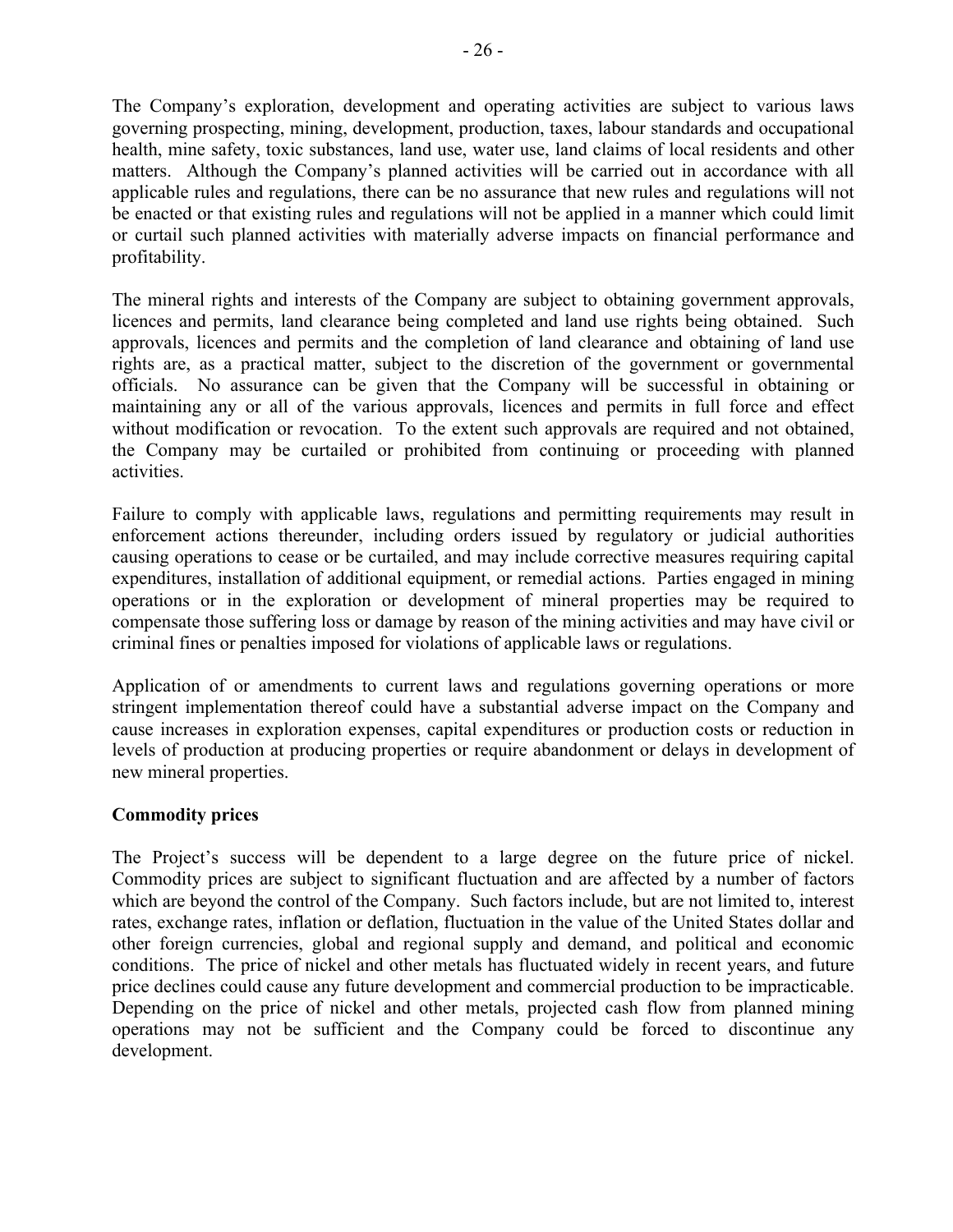Furthermore, reserve calculations and LOM plans using significantly lower nickel and other metal prices could result in material write-downs of the Company's investment in its mineral asset and increased amortization, reclamation and closure charges.

In addition to adversely affecting the Company's possible future reserve estimates and its financial condition, declining commodity prices may impact operations by requiring a reassessment of the feasibility of continued operations. Such a reassessment may be the result of a management decision or may be required under any financing arrangements related to the Project.

### **Commodity hedging**

Currently, the Company does not have a policy to hedge future commodity sales. If put into place, there is no assurance that a commodity hedging program designed to reduce the risk associated with fluctuations in commodity prices will be successful. Hedging may not protect adequately against declines in commodity prices. Although hedging may protect the Company from a decline in commodity prices, it may also prevent the Company from benefiting fully from price increases.

### **Personnel**

The Company is dependent on obtaining and retaining the services of management and skilled personnel. Failure to obtain such services or the loss of them could have a material adverse effect on the Company's operations. There can be no assurance that the required personnel will be available on suitable terms.

#### **Environmental risks and hazards**

All phases of the Company's activities will be subject to environmental regulation mandating, among other things, the maintenance of air and water quality standards and land reclamation; and limitations on the generation, transportation, storage and disposal of solid and hazardous waste. Environmental legislation is evolving in a manner which will require stricter standards and enforcement, increased fines and penalties for non-compliance, more stringent environmental assessments of proposed projects and a heightened degree of responsibility for companies and their officers, directors and employees. There can be no assurance that future changes in environmental regulation will not adversely affect the Company's operations.

#### **Enforceability of civil liabilities**

Certain of the Company's directors and officers reside outside Canada. Substantially all of the assets of such persons are, and substantially all of the assets of the Company are, located outside Canada. It may not be possible for investors to effect service of process within Canada upon such persons and it may also not be possible to enforce against the Company and/or such persons judgments obtained in Canadian courts predicated upon the civil liability provisions of applicable securities laws in Canada.

#### **Litigation risk**

All industries, including the mining industry, are subject to legal claims, with and without merit. The Company may be involved from time to time in various routine legal proceedings, which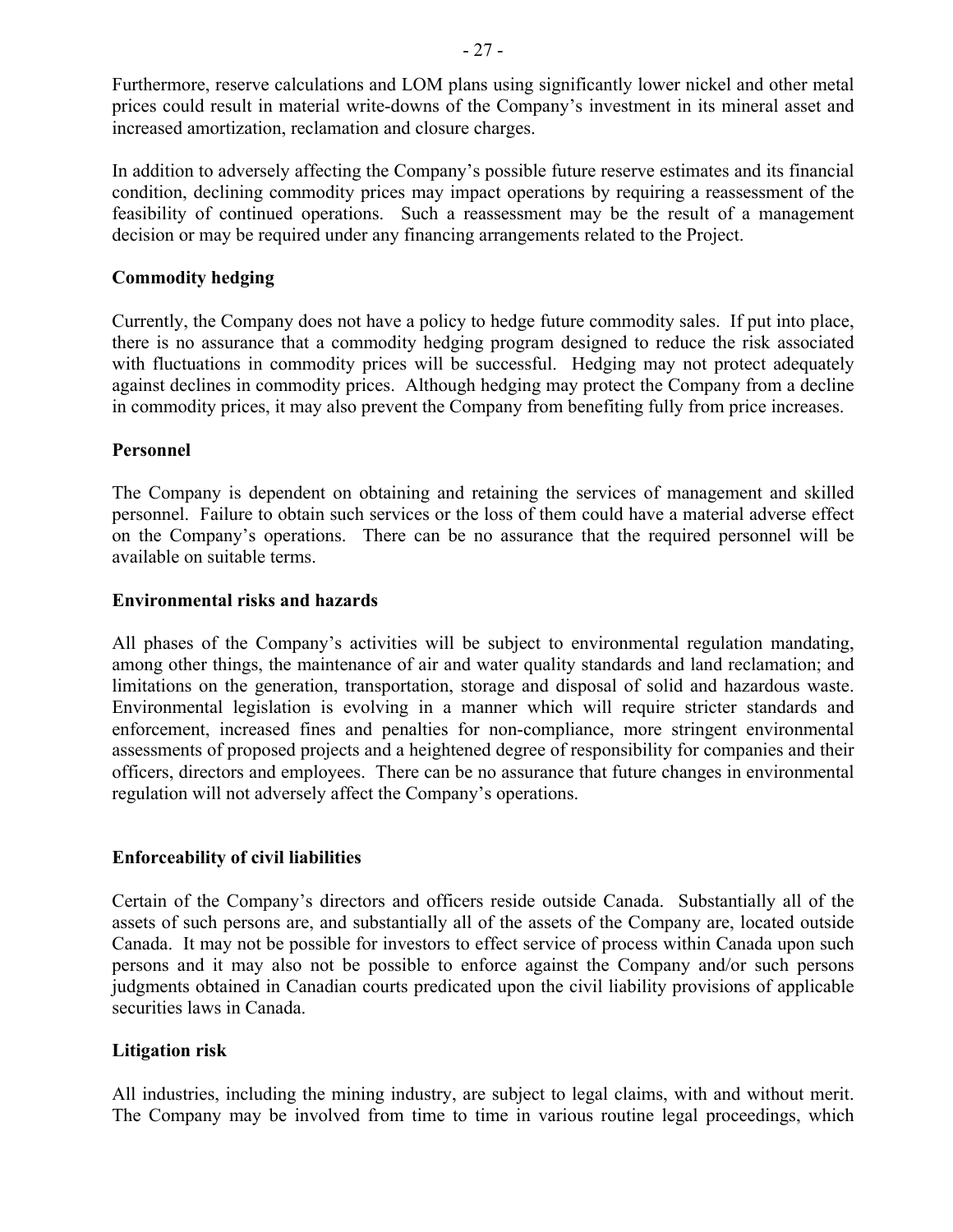include labour matters such as unfair termination claims, supplier matters and property issues incidental to its business. Defence and settlement costs can be substantial, even with respect to claims that have no merit. Due to the inherent uncertainty of the litigation process, the resolution of any particular legal proceeding could have a material effect on financial position and results of operations.

#### **The market price for Common Shares cannot be assured**

The market price of a publicly traded stock is affected by many variables, some of which are not directly related to the success of AMR. In recent years, the securities markets have experienced a high level of price and volume volatility, and the market price of securities of many companies, particularly those considered to be junior companies, has experienced wide fluctuations which have not necessarily been related to the operating performance, underlying asset values or prospects of such companies. There can be no assurance that such fluctuations will not affect the price of AMR's securities in the future.

### **FINANCIAL INSTRUMENTS**

The Company's financial instruments consist of cash and cash equivalents, accounts receivable, trade and other payables, and the project financing loan. The fair values of these financial instruments are not materially different from their carrying values.

In respect of credit risk on its bank accounts and investments. Credit risk on bank accounts and short term investments is limited through maintaining the Company's balances with high credit financial institutions. During the year ended December 31, 2015, BPNM repaid US\$16 million of full outstanding term loan and US\$2.7 million working capital facility. As of December 31, 2015, the term loan balance and working capital facility balance is nil.

The Company is exposed to the financial risk related to the fluctuation of foreign exchange rates. The Company has offices in Canada and Vietnam and holds cash in Canadian, United States, and Australian dollars and in Vietnamese Dong.

A significant change in the currency exchange rates between the Canadian dollar relative to the US dollar, the Australian dollar and Vietnamese Dong could have an effect on the Company's results of operations, financial position or cash flows.

With regards to liquidity risk, the Company has in place a planning and budgeting process to aid in determining the funds required to support normal operating requirements on an ongoing basis, including capital development and exploration expenditures. Discussions about going concern are included in Note 1, Nature of operations and going concern, in the annual financial statements.

Nickel prices have historically fluctuated significantly and are affected by numerous factors outside the Company's control, including but not limited to, industrial and retail demand forward sales by producers and speculators, levels of worldwide production and short-term changes in supply. The Company has not engaged in any hedging activities.

### **DISCLOSURE CONTROLS**

In connection with Exemption Orders issued in November, 2007, and revised in December, 2008, by each of the securities commissions across Canada, the Chief Executive Officer and Chief